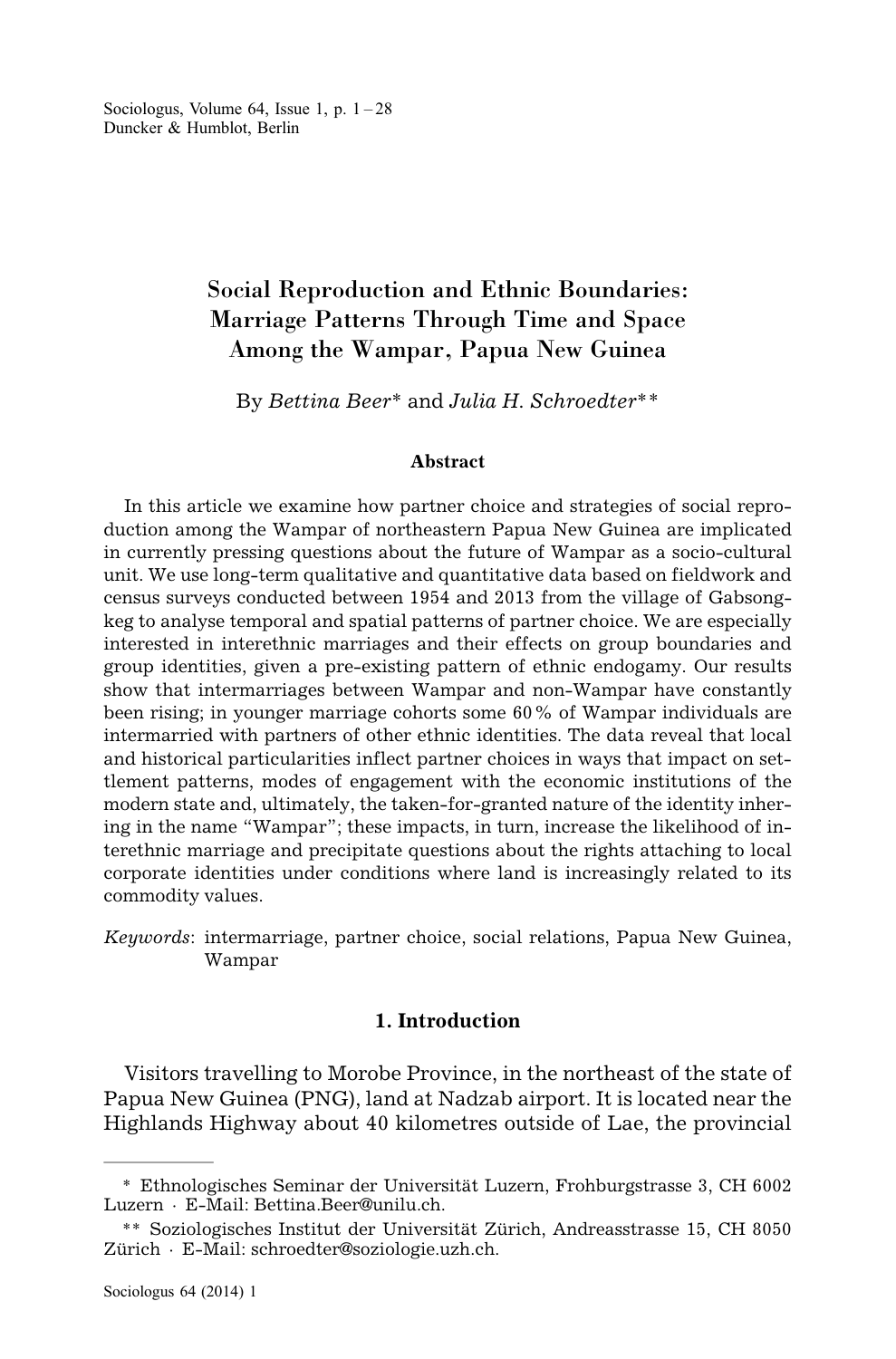capital and second-largest city of PNG. The airport is on land leased from the village of Gabsongkeg, one of several on the territory of members of the population bearing the name "Wampar"<sup>1</sup>. Today they occupy a semi-urban area, with much of the population accustomed to engagement with the market economy. Whether the Wampar will remain a distinct ethnic group is not only an academic question but also an issue frequently discussed among themselves. Such discussions arise in diverse contexts initiated by actors in different social positions. One of the most pressing problems in 2013 was the selling of land to non-Wampar and conflicts over the rights to sell or lease land and who should get shares of the money. Several women were in conflicts with their brothers who, based on "traditional" patrilineal law, sold family land. The women argued that for modern financial transactions patrilineal land rights do not matter and that selling is not allowed anyway. Other contexts are pre- and elementary schools where Wampar parents discuss problems (real and assumed) of their kids outnumbered by *yaner*<sup>2</sup> . Other areas of discussion of Wampar-ness are questions of access to health-care and village courts or *yaner* not following Wampar values and rules of closing the market on Sundays. Increasing violence, drug consumption, and the spreading of HIV/AIDS lead women's groups, church activists but also ordinary Wampar to conclude that maintaining an ethnic identity and unit would help against these 'outside threats'. The advent of mining and the imagined benefits (employment, royalties, income from subcontracting) and dangers (environmental pollution, being overrun by *yaner*) open up further areas for concern and discussion of ethnic unity in which nearly every Wampar is involved.

In times when their own language is used less and less frequently (as PNG's lingua franca, *Tok Pisin,* grows in importance), individuals sell

<sup>1</sup> When we write about "the Wampar", the reader should keep in mind that "Wampar" (like other ethnic groups in PNG such as the Maring, LiPuma 2000) have not always been a bounded social unit with its own territory. In pre-colonial times various groups fought and moved out of the mountains to settle the Markham Valley and coalesce into a population bearing the ethnonym "Wampar". An overarching ethnic identity was strengthened or even substantially produced by missionaries as well as other colonial and post-colonial transformations. As in other parts of Papua New Guinea "ethnicity is based on continua of cultural difference in a population crisscrossed by flows of people" (Golub 2014: 118) and not on clearly bounded entities.

<sup>2</sup> Wampar call all non-Wampar from PNG *yaner*, they address and refer to specific people mostly with their first name and a place name of their area of origin, e.g. "Kaspar Sepik". The ethnonyms we use in this article are used by Wampar for a specific person and refer to localities of different sizes, ethnic groups ("Simbu") and regions ("Hailans"). Sometimes they match the ethnonyms used by *yaner* themselves.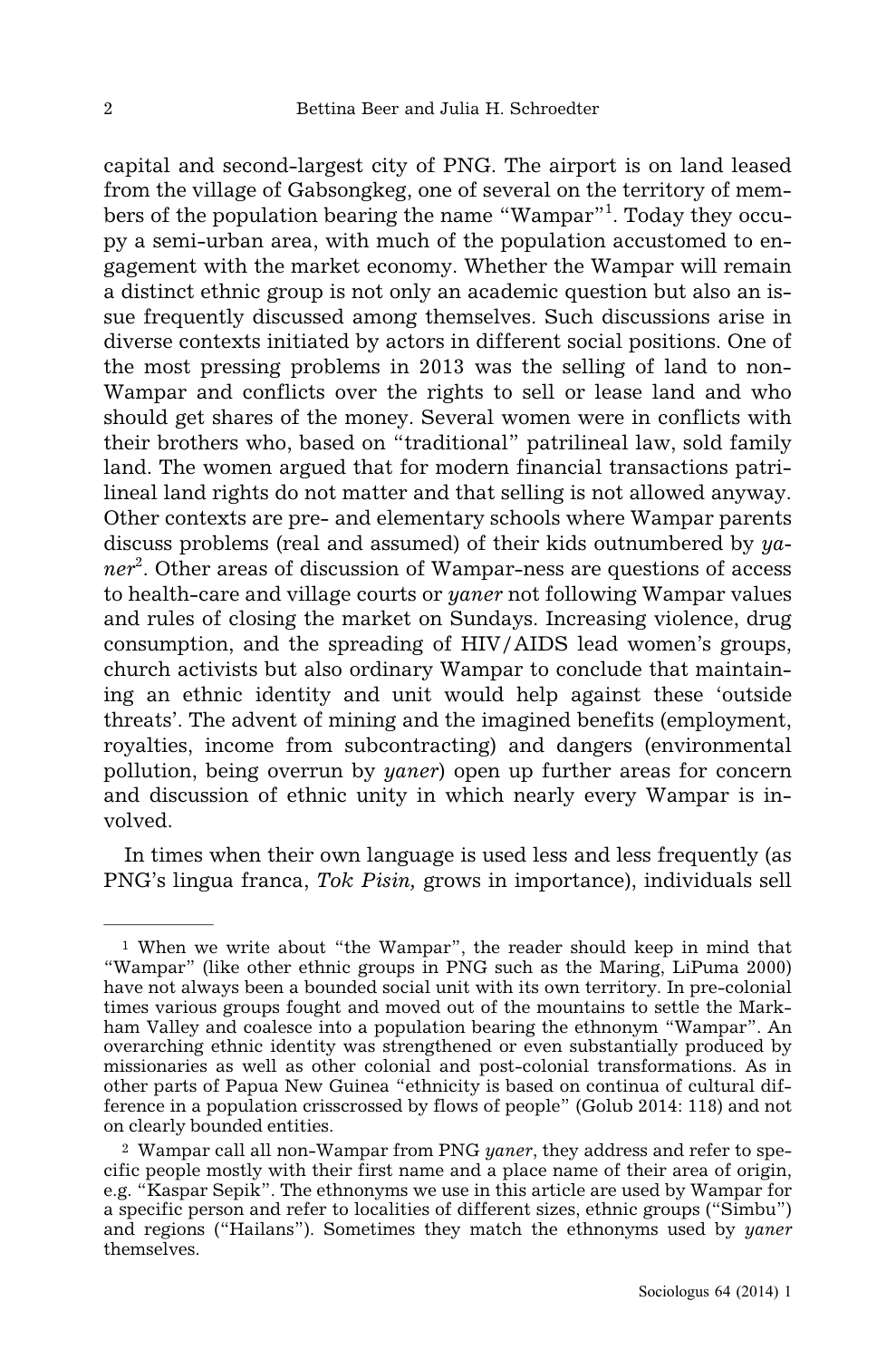land to non-Wampar (called '*yaner*'), and many aspects of routine social interaction are transformed by the prospects of large-scale mining (Bacalzo, Beer and Schwörer in press), the loss of their ethnic identity has become a real fear for many Wampar.



Figure 1: Map of PNG and Wampar Villages (Map H. Schnoor)

This article examines how patterns of marriage and social reproduc- $\{\tan^3$  contribute to the transformations of "Wampar-ness" and the future of this population as a socio-cultural unit. We will analyse temporal and spatial patterns of partner choice and marriage in the village of Gabsongkeg, focusing on interethnic marriages between Wampar and *yaner,* as well as the partner choices of the descendants of these intermarriages. Interactions between Wampar and non-Wampar have a long history, beginning with inter-ethnic exchange and warfare before the arrival of Lutheran missionaries in 1909 and the movement of Wampar evangelists into neighbouring Watut communities after pacification in the 1920s. Current patterns of interethnic marriages across time and

<sup>3</sup> By using the term 'social reproduction' we refer to the reproduction of social structures and systems with an emphasis on "the repetitive character of day-today life, the routines of which are formed in terms of the intersection of the passing (but continually returning) days and seasons." (Giddens 2007: Time, the Body, Encounters) and not to the consolidation of social cohesion as Giddens clarifies.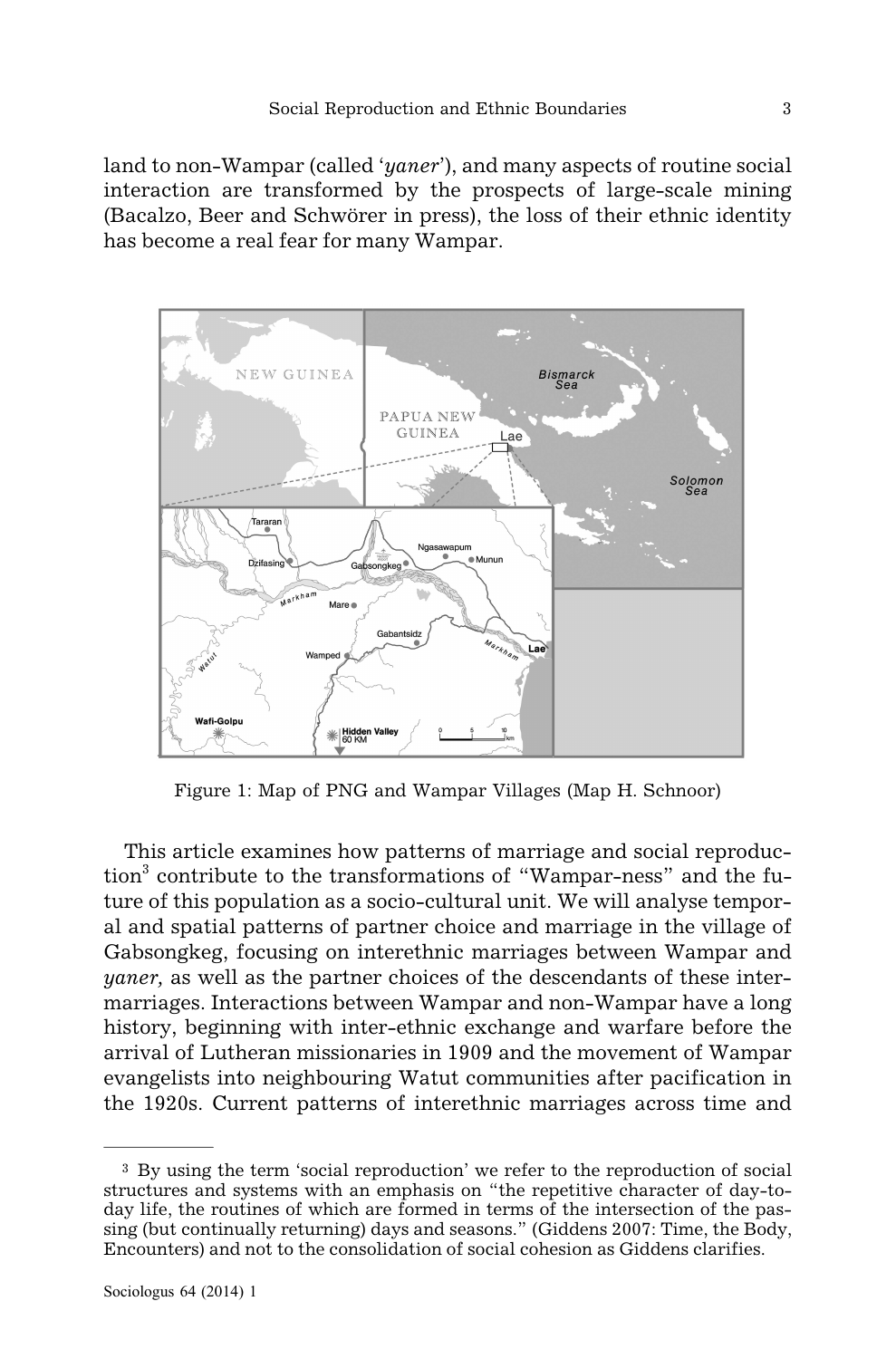space seem to imply a specific dynamic in their distribution that we want to expose. More specifically, we aim to explain the spatial and temporal processes affecting marriage patterns in terms of local and more general factors conditioning social reproduction.

Our analysis is in the spirit of Anthony Giddens's (2007) theory of structuration in linking the temporal and spatial positioning of actors to the possibility of the reproduction or transformation of Wampar social relations as a system. Giddens insists that structures are produced and reproduced constantly by the actions of the individuals, even while social resources (from rules to institutions) are a condition of individual action. Under the contemporary circumstances obtaining among the Wampar, in PNG, access to economic values associated with land are still tied up with ethnic and local corporate identities and the politics of affinity, notwithstanding the burgeoning pressures to bring land within the market economy as a means of non-traditional production.

Our account is an analysis of the effects at an aggregate level of the exercise of agency – referring to the capability of persons to take intentional action (Giddens 2007) – in the context of marriage and the changing historical profile of ethnic endogamy among the Wampar. Given the crucial role of marriage in social reproduction, and its explicitly acknowledged role in relations between corporate entities implicated in patterns of land use, marriage choices are especially liable to have trans-generational effects that are radically transformative of local structural relations. The situatedness, in time and space, of Wampar and non-Wampar partners (and potential partners) leads to patterns of partner choice which can only be explained by their subjectivity as it is inflected by historically situated constraints and chances. These constraints and opportunities have changed over recent generations; also, however, the constraints and marital opportunities have resulted in unions that have reconfigured local fields of social relations in ways that feedback (negatively or positively) on subsequent choices. It is these we wish to underline in this paper.

# **2. The Wampar: Historical and Sociocultural Context of Interethnic Marriages**

The Wampar are one of the several hundred ethnically identified peoples of PNG. Such identities remain relevant to the distribution of politico-economic resources in times of increasing urbanization and the expansion of extractive industries. The state itself recognises "traditional" ethnic identity as relevant to access to land and other economic resources, but the legacy of PNG's colonial regime continues to find ex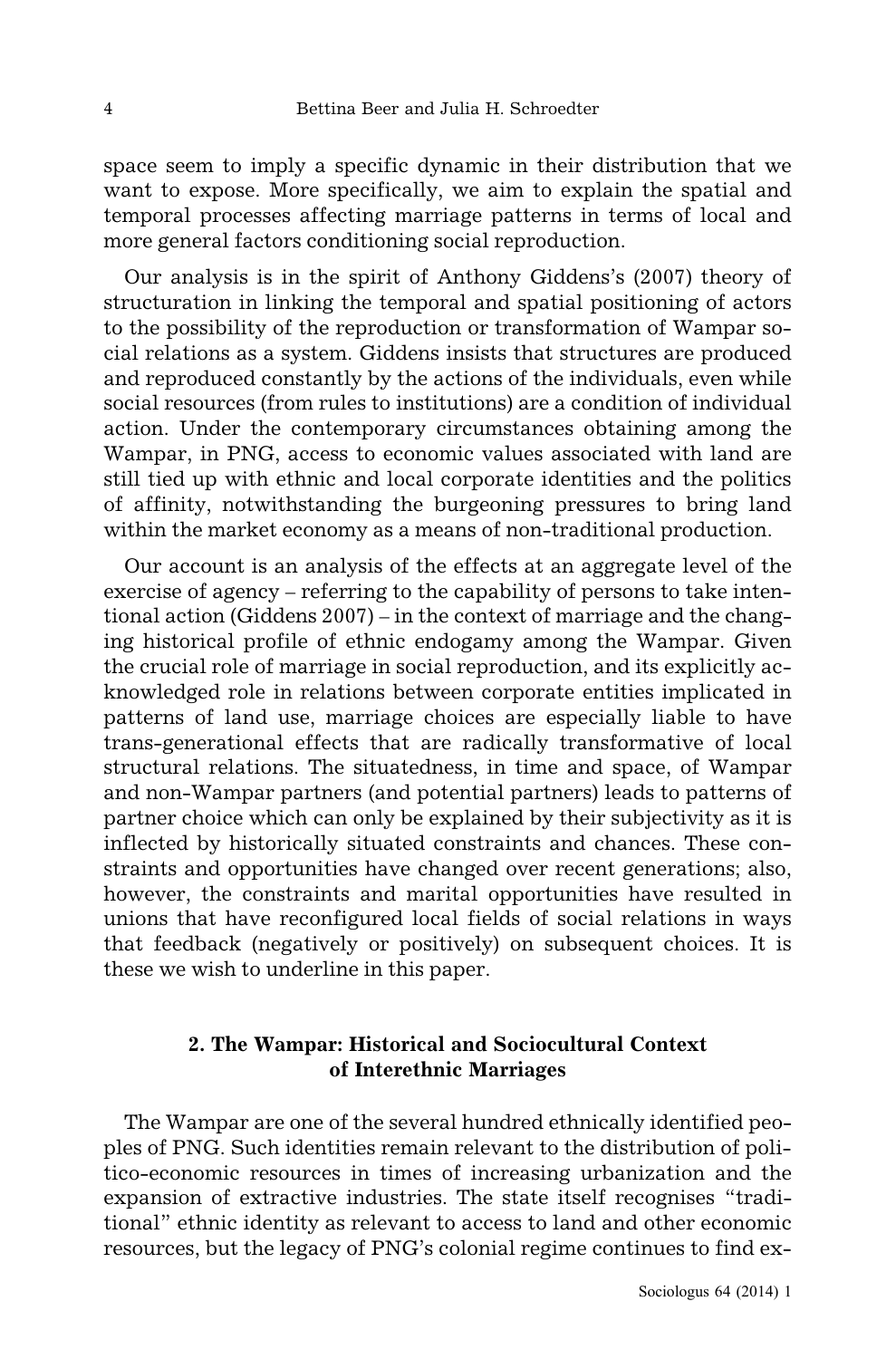pression in the manner in which ethnic identity remains an aspect of the distribution and structure of social fields (education, physical and social mobility and local distributions of power).

The Wampar (others called them "Laewomba") were first mentioned in reports of German gold miners and colonial officers at the beginning of the 20th century. After peaceful initial contacts with the medic and ethnographer, Richard Neuhauss, and missionaries of the "Neuendettelsauer Mission" in 1909, a mission station near Gabsongkeg village was built in 1910/11. The Wampar, like other early contacted lowlands populations in PNG, are relatively well educated (degrees reaching from high school, over vocational colleges to university) and many men and women have a stable income from (self-)employed work as teacher, craftsmen, employees, or graduates (e.g. law, geology, philosophy). In addition, they are settled on fertile land and had for a long time regular cash income by selling betel nuts in the markets concentrated in and around Lae. These regionally significant advantages make their settlement area attractive for migrants, and make the Wampar attractive marriage partners.

The Wampar live in eight villages. Five of them are situated along the Highlands Highway, which connects the coastal city of Lae with the Highlands provinces (see figure 1). In the 1970s, traffic between Lae and the Highlands increased when the Highlands Highway was upgraded from gravel to an asphalt road. Airstrips from World War II, which had been built on Wampar land, were extended and developed to become Lae's airport in the 1980s. South of the Markham two villages are located near the road to Wau and Bulolo. Wampar traditions say that they came down into the Markham Valley via the Watut, a river that drains the mountainous interior to the south, under pressure from expanding populations in the higher altitudes (Fischer 1992: 16, Fischer 2013). They probably drove away earlier inhabitants in claiming their current territory.

Many Wampar families still depend upon subsistence production for the bulk of their food: they maintain gardens that supply bananas, their staple, and coconuts, vegetables, corn, onions, tomatoes, pineapples, watermelons, taro, yams, sweet potatoes, and peanuts. Areca palms, the source of the mild narcotic, betelnut, which is chewed all over PNG, were planted for consumption and for the market. A recent disease of the areca palm meant that cocoa became an important cash crop. Rice, sugar, tea, bread, biscuits, and canned goods (sardines and corned beef) that are mostly purchased from small tradestores supplement garden produce. Today, overall, the market economy is almost as important as the subsistence economy, for there are many necessities that can only be obtained with cash. Many Wampar work in towns, at the airport, or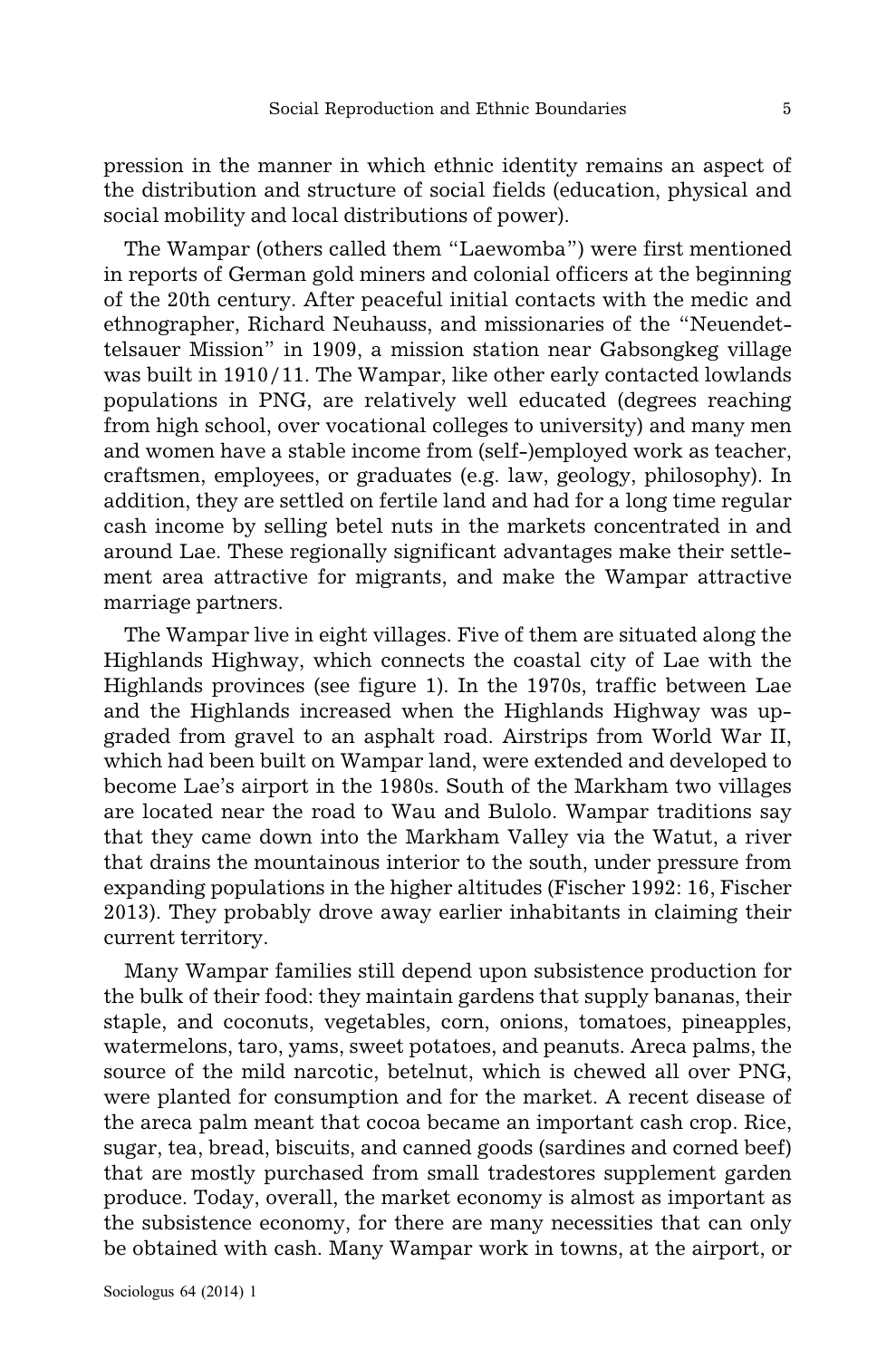as teachers, nurses and mechanics, or are engaged in commercial activities.

After the arrival of Lutheran missionaries and the pacification of the Markham Valley, the Wampar population began to increase. A 1937 census listed 1,841 Wampar (Vial 1937: 384); the national census of 1980 enumerated 5,150. Intermarriage between Wampar and *yaner* began to increase soon after pacification. Initially, the evidence suggests, intermarriage was predominantly between Wampar men and and *yaner* women, but after the Highlands Highway and Lae's airport were built, local settlement and marriage patterns have changed dramatically. The 2000 national census, which does not differentiate according to ethnic group or language (Paliwala 2012: 6), gives a total number of 2,517 citizens for the ward of Gabsongkeg. Official estimates for the year 2000 suggest that the Wampar population stands at approximately ten thousand people, a fivefold increase in sixty-three years (National Statistical Office 2001). Nevertheless, demographic research indicates that Wampar fertility is declining (Kramp 1999), possibly as a consequence of Wampar women's interest in family planning, which many say is due to fear that their land will not be sufficient to support coming generations.<sup>4</sup> Whatever factors underlie declining fertility, it is clear that the initial rise of the population was mainly caused by immigration.

Formerly, a Wampar person (*ngaeng Wampar*) was defined by birth, socialization, and affiliation to a named clan (which factors rarely came apart), in contrast to outsiders, those born and raised elsewhere. As elsewhere in Melanesia, the system always allowed for "adoption" into a kin group, but the individual's clan identity and association with specific places was rarely unclear. Over recent years, intermarriage and new questions of affiliation have made it more difficult to construct clear categories differentiating Wampar and outsiders. Contestation over descent-group and ethnic identity has become stronger with increased prospects for mining (which entails differential employment and royalty entitlements), the expansion of the Highlands Highway to a four-lane road (entailing compensation payments and loss of residential plots) and the growth of many associated economic activities in the Markham Valley. How international capital articulates with local inequalities is a current research project of the first author and colleagues. The following section will provide information on the fieldwork and the data used in the analyses.

<sup>4</sup> Other factors might be the level of education and infertility due to the spread of veneral diseases (Beer 2008: 99–100; Kramp 1999: 364), intermarriage per se seems not to have direct influence as the number of children in mixed families is as diverse as in Wampar-Wampar families.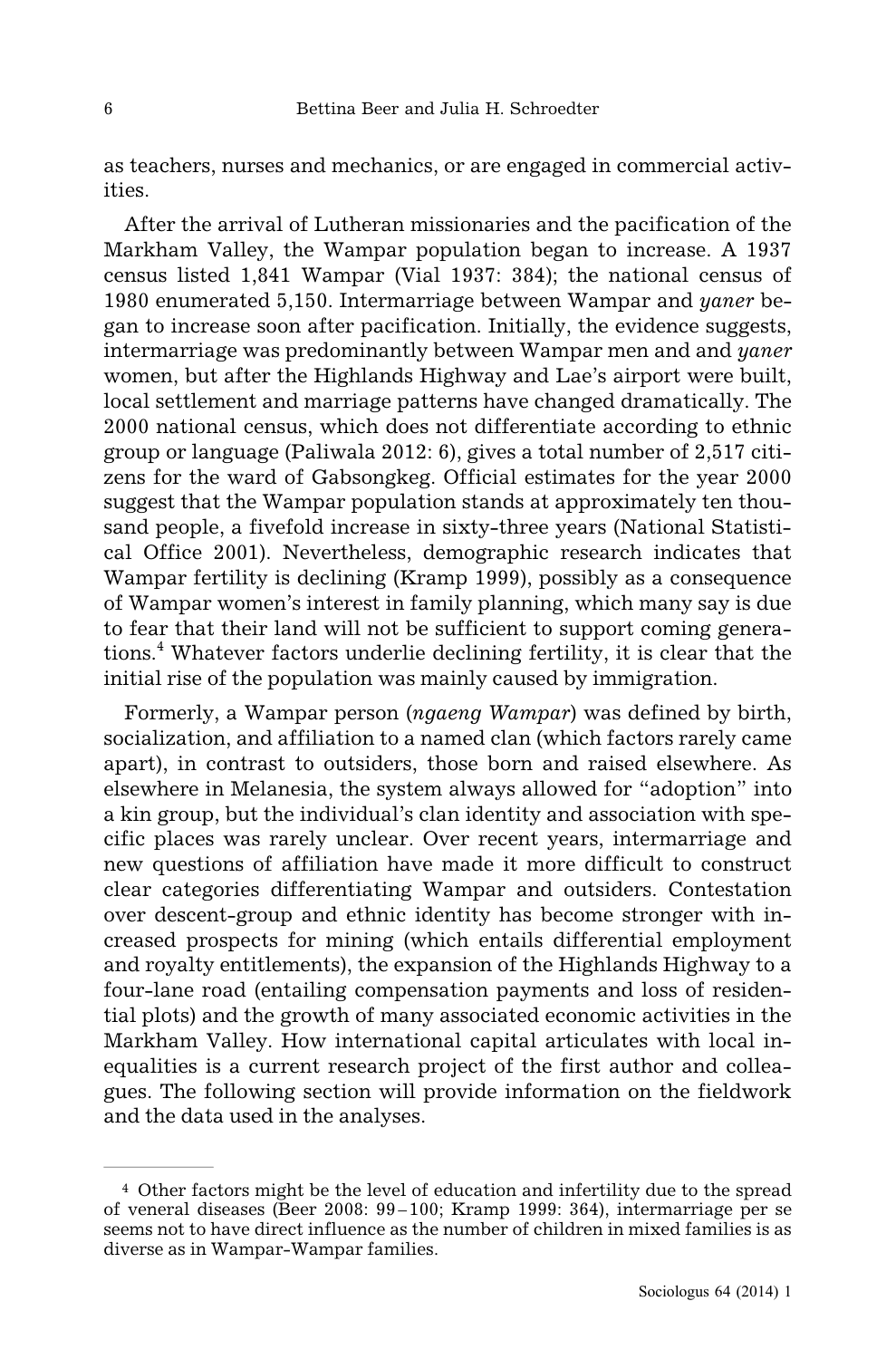# **3. Methods, Sources and Data**

Our analyses are based on both quantitative and micro-focused qualitative data. In our view, neither data-set would alone be sufficient to understand geographical and temporal aspects of the transformation of Wampar social relations. The data is mainly based on anthropological fieldwork that Bettina Beer has conducted in the village of Gabsongkeg. She did fieldwork in Gabsongkeg in 1997, 1999/2000, 2002, 2003/ 04, 2009, and in 2013. This fieldwork was additionally informed by the Research Focus Wampar, established by Hans Fischer in 1958. Fischer had conducted fieldwork in Gabmadzung in 1965, and then in Gabsongkeg in 1971/72, 1976, 1988, 1990, 1993, 1997, 1999/2000, 2003/04 and 2009. In 2009/2010, Doris Bacalzo and Tobias Schwörer did research in Dzifasing, and Heide Lienert, Christiana Lütkes, Rita Kramp, and Juliane Neuhaus worked in different Wampar villages (Bacalzo, Beer and Schwörer, in press; Fischer 1975, [ed.] 1978). Beer's data is complemented by information on marriages<sup>5</sup> from a 'village register' (1954) instituted by the colonial Australian administration, and from earlier ethnographic censuses, conducted by Hans Fischer in 1971, 1993, and 1997 (Fischer 1997). In 1999/2000, 2003/04 and 2009 Beer conducted an ethnographic census in Gabsongkeg that includes standardized basic data on all households, each member in residence at the time of the visit (*de facto* population), and those who are attached but absent (*de jure* population). Basic data includes sex, age, civil status, education, residence, group affiliation (ethnic group, descent-group), kin relations between members, and location of the household, but includes less standardized information on migration, education or any topic of specific interest to the ethnographer (see Schulze, Fischer, Lang 1997). All persons living in Gabsongkeg, as defined by the official village boundaries, including all household members judged to be only temporarily absent were listed and described. Beer also conducted many biographical interviews with one or both partners to interethnic marriages in 2003/04, and again in 2009, and had many open, unstructured conversations with couples and their kin, neighbours, and friends.

In total, we have information on 958 marriages, including marriages ended by separation or death (n=366) in addition to still-existing (n=592)

<sup>5</sup> A 'marriage' is marked by the woman's moving into her partner's household: the term itself refers to the cohabitation of the partners regardless of whether or not they underwent a church ritual, which – if it happens at all – often occurs much later, or their union is legally registered (a very rare event). The definition implies a certain amount of imprecision, as partners might move in together and then separate again, for various reasons and for indeterminate lengths of time. The exact status of a relationship might be contested after a partner leaves to stay with parents after a conflict, with some people but not others construing it as a divorce.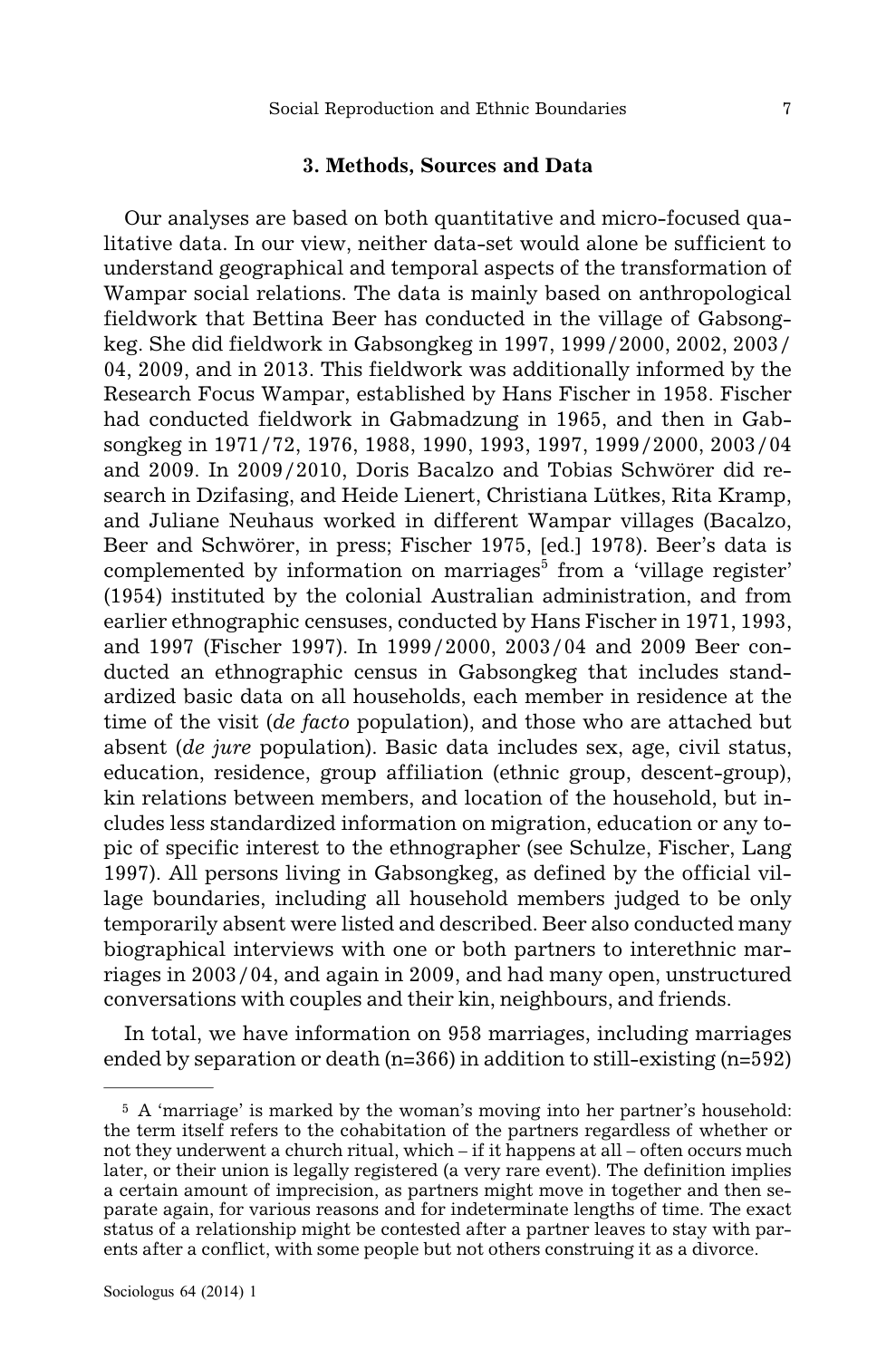marriages. The total comprises interethnic (n=538) and intraethnic (n=420) marriages involving at least one partner from Gabsongkeg village; the earliest documented couples were married in the 1890s, the latest in 2009. The Gabsongkeg data is not representative for the Wampar area as a whole: villages differ in distance to the highway and the town of Lae, in the sharing of boundaries with other ethnic groups and in employment possibilities.

We are confident that Beer's long-term ethnographic fieldwork has yielded good, reliable qualitative data (Beer 2006a, 2006b, 2008, 2010). However, the ethnographic census data poses some challenges for the quantitative analysis. As the data was not collected in a fully standardized manner, some variables suffer from a great number of missing values. Investigations in societies without official calendars and institutionalized registration procedures must rely on estimates and indirect inferences to yield dates and related data. Accordingly, more finegrained multivariate analyses cannot be conducted. But the descriptive results already allow insights into the marriage patterns of the Wampar that can guide and enrich the qualitative data analysis.

# **4. Ethnic Origin of Partners, Socioeconomic Status and Gender**

Figure 2 presents the trends of intermarriages between Wampar and non-Wampar (*yaner*) over the marriage cohorts from 1920 to 2007 (presented by a five-year moving average) differentiated by sex.

Figure 2 includes all marriages of individuals ("WamparI") generally accepted as being Gabsongek residents of Wampar origin, which means that we have included those with one Wampar parent, and who, accordingly, are also the offspring of intermarriages. $6$  Moreover, we follow Wampar practice in including persons who became Wampar by adoption.

The graphs show an increase over the whole time period for Wampar men and women alike. However, intermarriages between Wampar men and non-Wampar women (*afi yaner*) began earlier – mainly in the 1930s, when missionary powers were at their height – than between Wampar women and non-Wampar men (*ngaeng yaner*), which first occurred after the Second World War. Overall, the difference between the

<sup>6</sup> We refer to these individuals as "WamparI" (for inclusive), which embraces mixed Wampar ("WamparM") and Wampar only "WamparO" with both parents being of Wampar origin. In section 3 and 5 we differentiate WamparM with a *yaner* father from those with a *yaner* mother.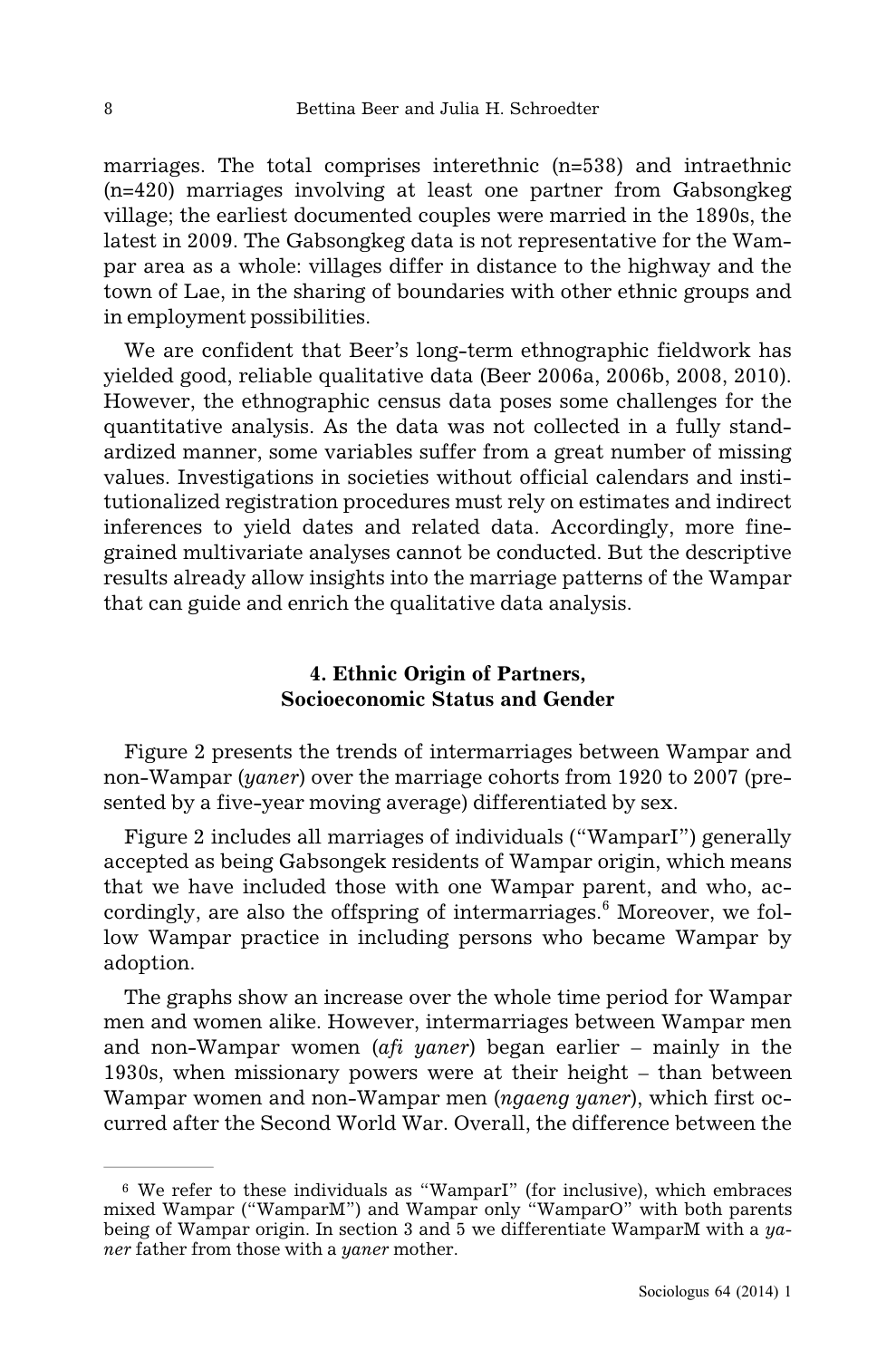

*Note*: A marriage between a Wampar and a Wampar/Adzera is not counted as intermarriage but as intraethnic marriage.

Figure 2: Trends of Intermarriages of WamparI Men and Women over Marriage Cohorts (Five-year Moving Average), in Percentages

genders is not stable over the marriage cohorts, but Wampar men are slightly more likely to marry someone outside their ethnic group than Wampar women; in the most recent marriage cohorts this tendency is more marked. By 2009, some 60–70% of all Wampar marriages had been to a *yaner*.

The increase of the Wampar population in the 1980s and 1990s was caused mainly by migration from the Watut River, the Highlands, the Sepik Provinces, and the neighbouring Erap and Adzera areas to the Markham Valley and Lae. Desire for access to schools, hospitals, jobs, cash and the "modern world" induced people to leave their hinterland villages and come to coastal towns. Wampar became more mobile too. Increasing migration and mobility resulted in more marriages with *yaner* which increased the opportunities for others to visit Wampar settlements to stay with inmarried relatives and the chances of further marriages. This section analyses Wampar-*yaner* marriages in terms of gender, affiliation to ethnic groups and their economic status, which reveals aspects of exchange relations between kin-based networks and ethnic groups.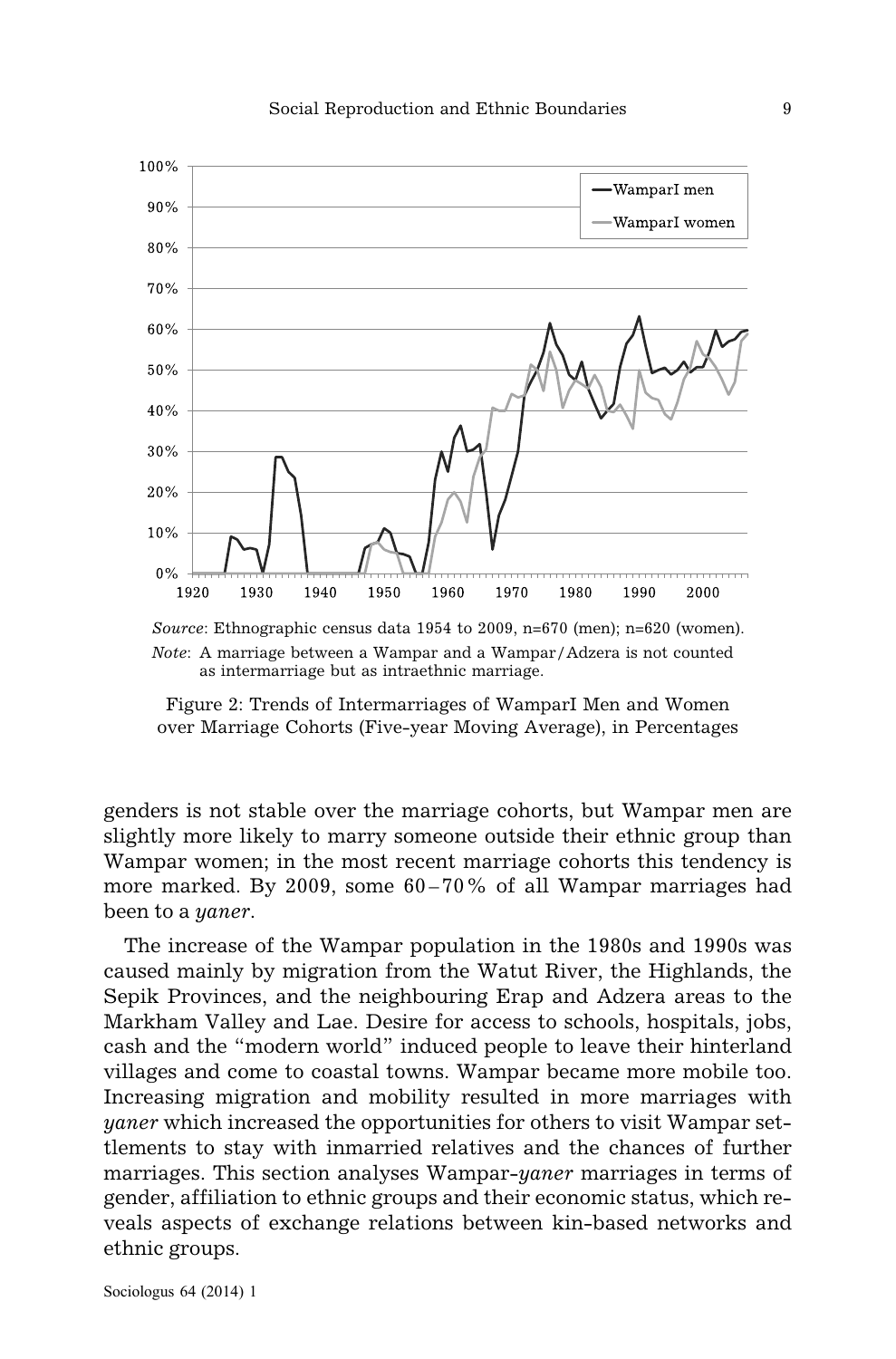As described above, in the calculation of the trends of intermarriages we did not count descendants of interethnic couples resident on Wampar territory as *yaner* because, by default, Wampar designate them as "Wampar". Children of *yaner* fathers are more often excluded on the basis of patrilineal considerations, but practice is not consistent (Bacalzo 2012). By counting the offspring of intermarriages as Wampar, the percentage of Wampar-Wampar marriages looks higher than it otherwise might, but doing so reflects how Wampar categorize people in the majority of cases. This also explains much of the overall growth of the Wampar population. We will include offspring of interethnic couples also in the statistics on personal characteristics of the marriage partners (next section) but will analyse their partner-choice separately when it comes to kinship networks, intermarriages and the future of Wampar social boundaries.

It is not possible to get information on the ethnic origin or language group of migrants on Wampar territory from the official PNG National Census of 2000 and 2010 (National Statistical Office 2001, 2013). Hence, collecting data on the ethnic origin of in-marrying partners has been an important task in the ethnographic census although it is demanding: Wampar – even close relatives of an in-married person – give names for whole areas (*hailans* 'from the mountains' or *nambis* 'from the coast'), PNG provinces, well known ethnonyms (*Tolai*), or towns located in the area from which a person comes (*Kerema*). Several of these categories can overlap. Bettina Beer talked to some of the migrants themselves and then listed the larger category, the most usual ethnonym, and smaller units down to the specific village/place name. The result was about 50 labels for the origin of *yaner* which we reduced for our analysis to categories according to spatial distance and socio-economic hierarchies: 'Direct neighbours' and 'Fringe peoples' (further away from town and economically disadvantaged compared to Wampar), 'Highlands' (a large category of individuals characterized by the following features: further away, in the mountains of the central cordillera of New Guinea, negatively stereotyped among Wampar, very mixed economic background), 'Distant socioeconomic equal' and 'Distant poorer' groups, which include many coastal and islands populations. The last category 'Outside PNG', with only four marriages, can be ignored.

Table 1 and table 2 report the origin of the partners of Wampar men and women respectively. Furthermore, we differentiate between WamparI, WamparO and WamparM, descendants of mixed marriages between Wampar and other ethnic groups (cf. footnote 5). The majority of the marriages of Wampar men and women are homogamous in ethnic terms, i.e. to Wampar spouses. Direct neighbours (Adzera, Erap, Watut,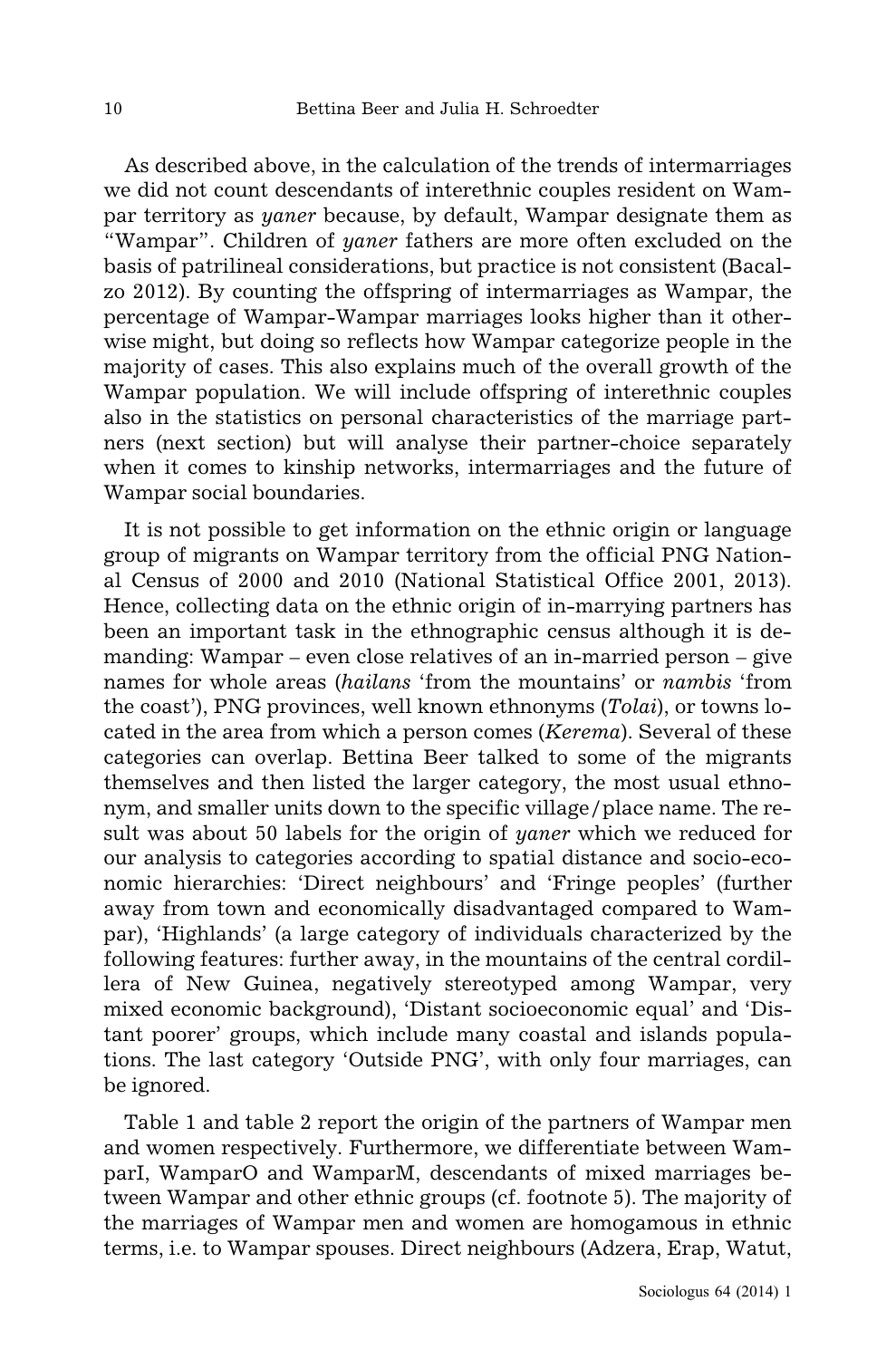and Yalu) who share a boundary with the Wampar are also important marriage partners, especially for Wampar men. Among them, the Adzera, who are the next neighbours up the Highlands Highway, are clearly the most important source of *yaner* married by Wampar, with 103 (71 Adzera women and 32 Adzera men) out of the total of 538 interethnic marriages. The Adzera occupy an economically less advantageous area than the Wampar and intermarriage has a long history. Such marriages clearly tend to a pattern of virilocal residence and involve the exchange of bridewealth (a pig, bananas and money) shortly after marriage, whereas intra-Wampar affines exchange bridewealth much later.

#### *Table 1*

**Origin of Female Partners (Afi Yaner) of WamparO and WamparM Men, Percent in Columns**

| Origin of woman       | Origin of man |           | Total     | $\boldsymbol{n}$ |
|-----------------------|---------------|-----------|-----------|------------------|
|                       | WamparO       | WamparM   | WamparI   |                  |
| Other                 | $0.8\%$       | 6.5%      | $1.3\%$   | 9                |
| WamparM               | $4.0\%$       | $8.1\%$   | $4.3\%$   | 31               |
| WamparO               | 56.1%         | 37.1%     | $54.5\%$  | 389              |
| Direct Neighbours     | 13.8%         | 11.3%     | 13.6%     | 97               |
| Fringe peoples        | $4.1\%$       | $8.1\%$   | $4.5\%$   | 32               |
| Highlands             | $4.1\%$       | $3.2\%$   | $4.1\%$   | 29               |
| Distant socioeconomic |               |           |           |                  |
| equal groups          | 14.0%         | $24.2\%$  | $14.8\%$  | 106              |
| Distant poorer groups | 2.9%          | $1.6\%$   | $2.8\%$   | 20               |
| Outside PNG           | $0.2\%$       | $0.0\%$   | $0.1\%$   | 1                |
| Total                 | 100.0%        | $100.0\%$ | $100.0\%$ | 714              |

*Source*: Ethnographic census data 1954 to 2009, n=652 (WamparO); n=62 (WamparM).

#### *Table 2*

### **Origin of Male Partners (Ngaeng Yaner) of WamparO and WamparM Women, Percent in Columns**

| Origin of man     | Origin of woman |          | Total   | $\boldsymbol{n}$ |
|-------------------|-----------------|----------|---------|------------------|
|                   | WamparO         | WamparM  | WamparI |                  |
| WamparM           | $4.0\%$         | $5.9\%$  | $4.0\%$ | 23               |
| WamparO           | 63.3%           | $30.6\%$ | 63.3%   | 392              |
| Direct Neighbours | $6.2\%$         | 15.3%    | $6.2\%$ | 49               |
| Fringe peoples    | $0.7\%$         | 2.4%     | $0.7\%$ | 6                |
| Highlands         | $1.7\%$         | $8.2\%$  | $1.7\%$ | 17               |

*Continued next page*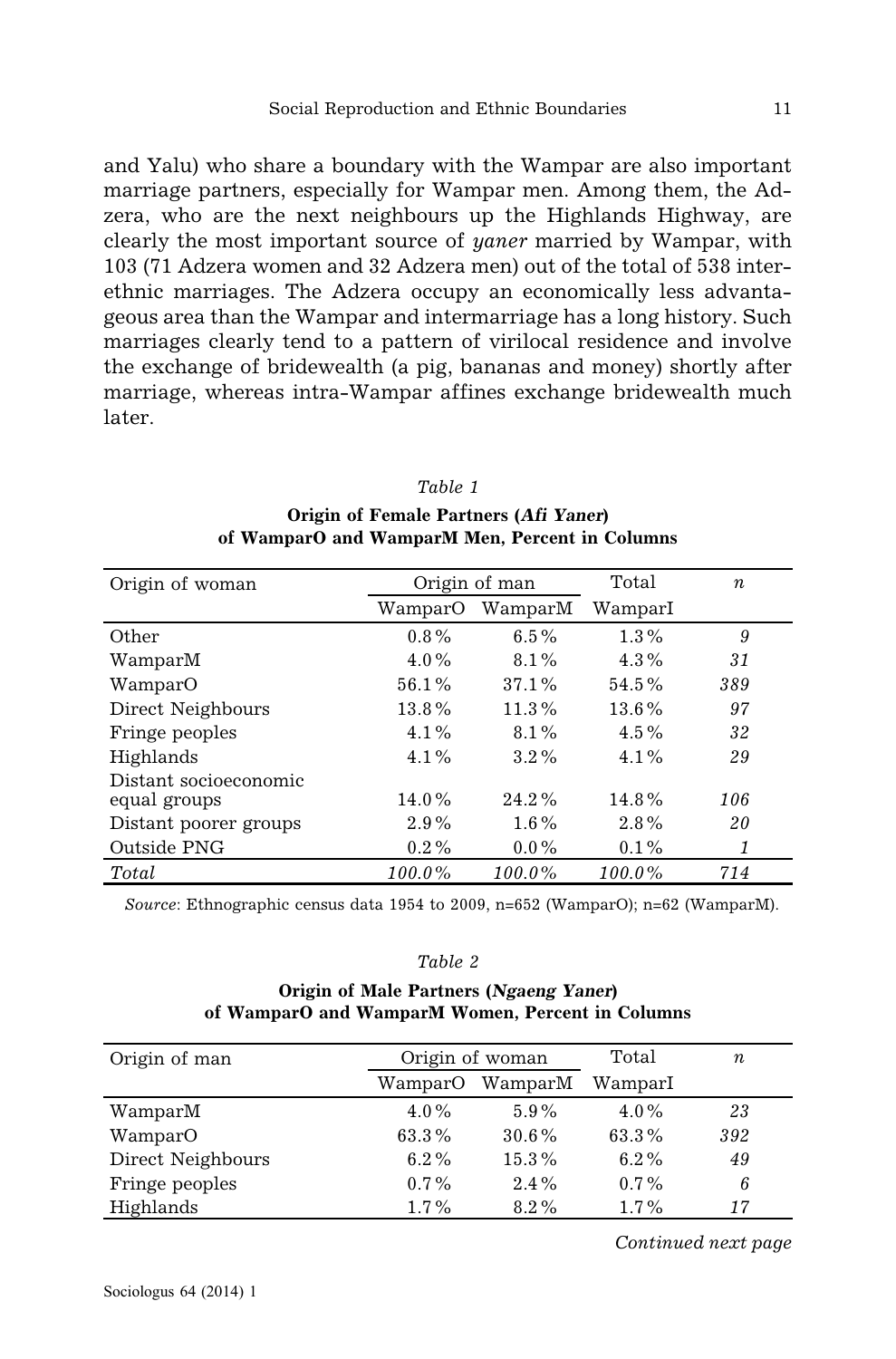| Origin of man                         | Origin of woman |                 | Total     | $\it n$ |
|---------------------------------------|-----------------|-----------------|-----------|---------|
|                                       |                 | WamparO WamparM | WamparI   |         |
| Distant socioeconomic<br>equal groups | 18.0%           | $32.9\%$        | $18.0\%$  | 132     |
| Distant poorer groups                 | $5.7\%$         | $3.5\%$         | $5.7\%$   | 36      |
| Outside PNG                           | $0.3\%$         | $1.2\%$         | $0.3\%$   | 3       |
| Total                                 | $100.0\%$       | $100.0\%$       | $100.0\%$ | 663     |

|  | Table 2 (continued) |
|--|---------------------|
|--|---------------------|

*Source*: Ethnographic census data 1954 to 2009, n=578 (WamparO); n=85 (WamparM).

The figures shown in the tables reflect the advantages discussed in the foregoing paragraph that their economically superior position gives Wampar men in search of an often younger (see section 5) spouse: 13.6% of all Wampar men marry a spouse from their direct neighbours while only 6.2% of Wampar women do so. The long-standing nature of affinal links between Wampar and the Adzera is also reflected in the place of residence of the couples: many Wampar-Adzera couples live in the principal Wampar settlements, whereas later in-marrying *yaner* are more likely to live in isolation along the Highlands Highway (see table 5). In-marrying Adzera men sometimes maintain two households (an uxorilocal and a virilocal one) or live exclusively in their place of origin in order not to lose their patrilineally inherited rights to land. Sharing a territorial boundary, frequent possibilities of contact and interaction (e.g. visits, exchange of bride wealth) as well as already existing kinship networks facilitate further intermarriages. However, these factors cannot explain the gender difference in the proportions of intermarriage (nor can any demographic factor like an uneven gender ratio among the Adzera, National Statistical Office 2013: 25): these are more readily explained in terms of the attractiveness of proximity to urban opportunities that residence on Wampar territory provides (for more on the influence of siblings on marital and post-marital residence choices see Beer in press).

*Afi Wampar* seem to be more inclined to marry *ngaeng yaner* from distant socioeconomically similar groups (18.0%). Indeed, 32.9% of *afi Wampar* of mixed parentage (WamparM) marry into these groups. Very few Wampar women (0.7%) marry men from the remoter, poorer areas between the Markham Valley and the highlands. These patterns indicate a tendency for Wampar women to avoid marriages to men from socio-economically disadvantaged groups. Case studies and interviews show that in long-standing marriages, *yaner* husbands are usually better educated than their Wampar wives, or that these men have at least a comparable economic and educational background.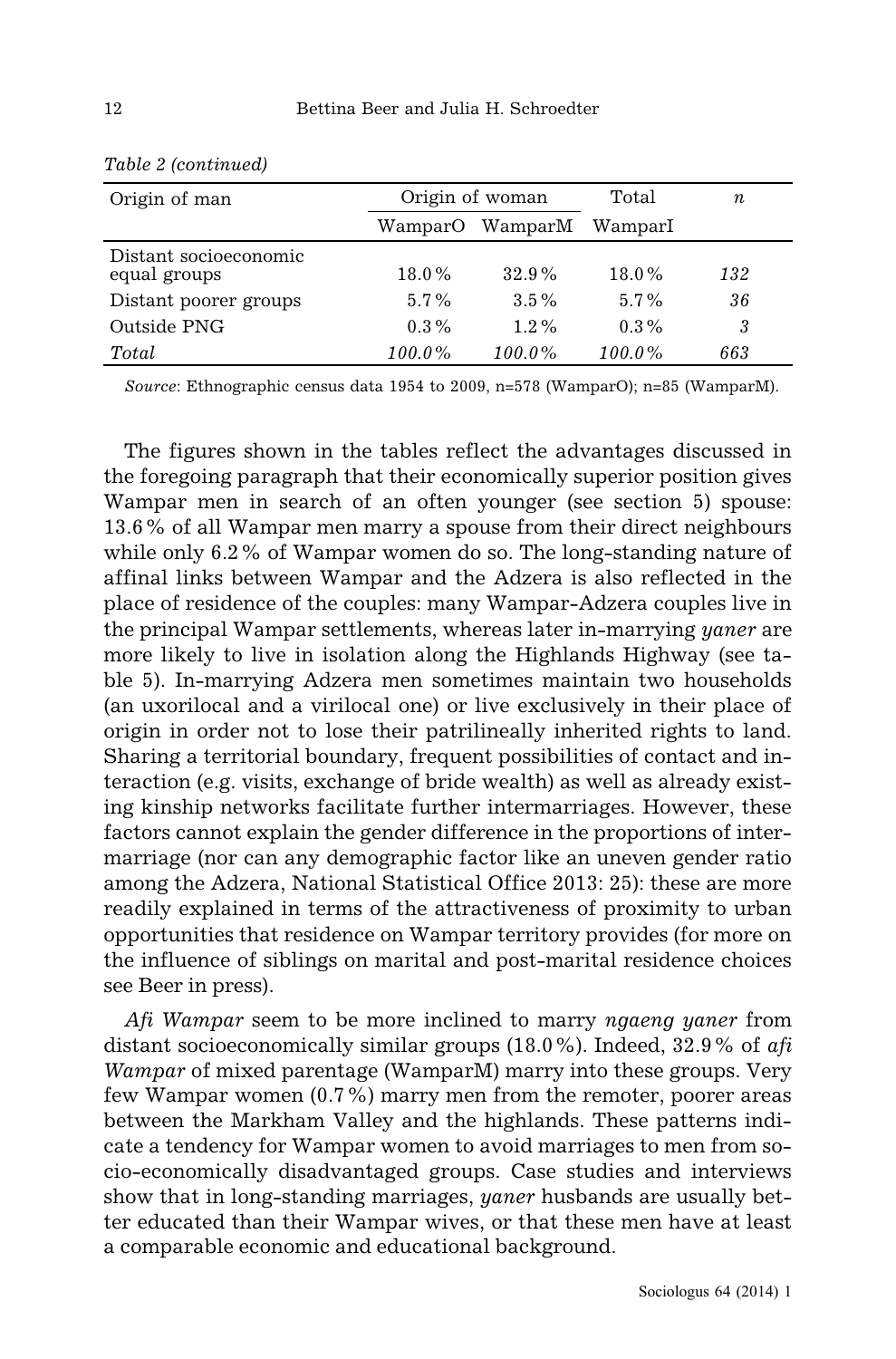The tradition of *ngaeng Wampar* taking an *afi yaner* as a second or third wife is consistent with the general pattern of female hypergamy in interethnic marriages. Polygynous marriages show marked status differences between the groups of origin of the spouses. Such marriages are recorded in the early accounts by missionaries (Fischer [ed.] 1978: 96 ff.): Wampar men took women captive during fighting with neighbouring groups or other Wampar villages and brought them home as wives. Bridewealth was exchanged only for the first wife, who enjoyed a superior position within the household. Despite all efforts of the missionaries, polygyny has never been given up completely after pacification, Wampar men still took women from other ethnic groups as second or third wives. In our sample there are no polygynous marriages among *ngaeng yaner* or their male offspring.

Today, social relations are more complex, with the result that the classification of unions is more difficult: there are still straightforwardly polygynous marriages, but with changes of values, patterns of partner choice, ambiguities in cohabitation and the fragility of marriages, it is not always clear if a marriage is 'polygynous', in the earlier sense of a permanent living arrangement and a clear hierarchy within the household. Today different relationships with Wampar and/or *yaner* women can overlap for variable, often indeterminate periods. Thus, a first marriage might have ended in a divorce while a second relationship remain ambiguous, as between a new marriage and a short-term love affair or both relationships might co-exist for a period during which nobody is completely clear about the future. Accordingly, the number of unclear cases in our sample is quite high (1.8%). Nonetheless, 2.4% (n=23) marriages of Wampar men are unequivocally polygynous marriages, in none of which is a Wampar woman the second or third wife. Increase in intermarriage and contemporary patterns of polygyny both suggest a regional pattern of hypergamy, with a net movement of women as spouses into the socio-economically privileged Wampar community.

Interactions (peaceful and warlike) between Wampar and their neighbours have existed for a long time, offering structural opportunities to meet marriage partners. Later, the increasing wealth of some coastal groups, urban New Guineans or other well-off ethnic groups led to their greater participation in education, increasing social and spatial mobility, individual affluence and opportunities to travel. Greater numbers of men have been coming to Lae and travelling through the settlement area of the Wampar, which offers opportunities for Wampar women to meet attractive future marriage partners. So, the specific pattern of social mobility and hypergamy in the Markham valley occurs in the context of PNG wide patterns of increased mobil-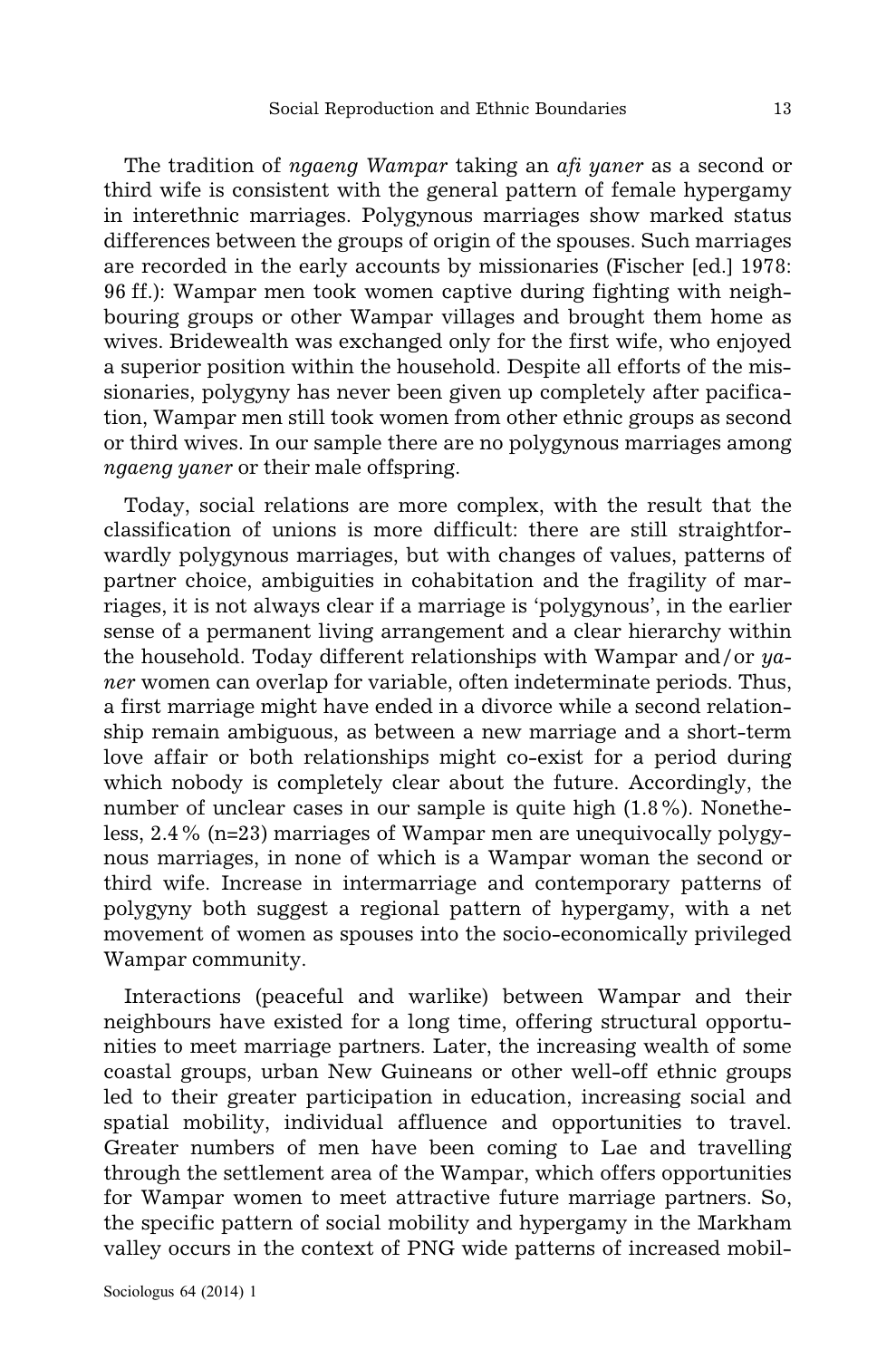ity, and social relations in schools, workplaces and towns. We will analyse the places where couples meet and the ways they get in contact in section 6 after giving some further information on the traits of the interethnic partners (section 5).

# **5. Characteristics of and Exchanges Between Interethnic Partners**

First, we focus on the age at marriage of Wampar men and women, which might shed light on the patterns of intermarriage (cf. table 3).<sup>7</sup> Second, we describe the age differences between partners in inter- and intraethnic marriages. In this section, statistics are again presented for all Wampar individuals (WamparI), as there are no noteworthy differences between the offspring of intermarriages and those with two Wampar parents.

| Age at marriage | Minimum | Maximum | Mean    | Median |
|-----------------|---------|---------|---------|--------|
| WamparI men     |         |         |         |        |
| Intraethnic     | 15      | 59      | $24.5*$ | 23     |
| Interethnic     | 15      | 62      | $27.2*$ | 26     |
| Combined        | 15      | 62      | 25.6    | 24     |
| WamparI women   |         |         |         |        |
| Intraethnic     | 14      | 49      | 22.2    | 21     |
| Interethnic     | 14      | 55      | 22.3    | 21     |
| Combined        | 14      | 55      | 22.2    | 21     |

| Table |  |  |
|-------|--|--|
|-------|--|--|

**Age at Marriage for Male and Female WamparI in Intra- and Interethnic Marriages, in Years**

*Source*: Ethnographic census data 1954 to 2009, n=697 (men); n=592 (women), \* p<0.001 (between marriage type within each sex).

The age at marriage of the partners in intermarriages and in Wampar-Wampar marriages only differs for Wampar men. They are on average 24.5 years old when they marry a Wampar wife (i.e. when the couple moves in together). If they marry an *afi yaner*, Wampar men are significantly older; on average these marriages are entered at the age of

<sup>7</sup> Older individuals might be more likely to intermarry as they should have fewer opportunities to find a non-married Wampar spouse.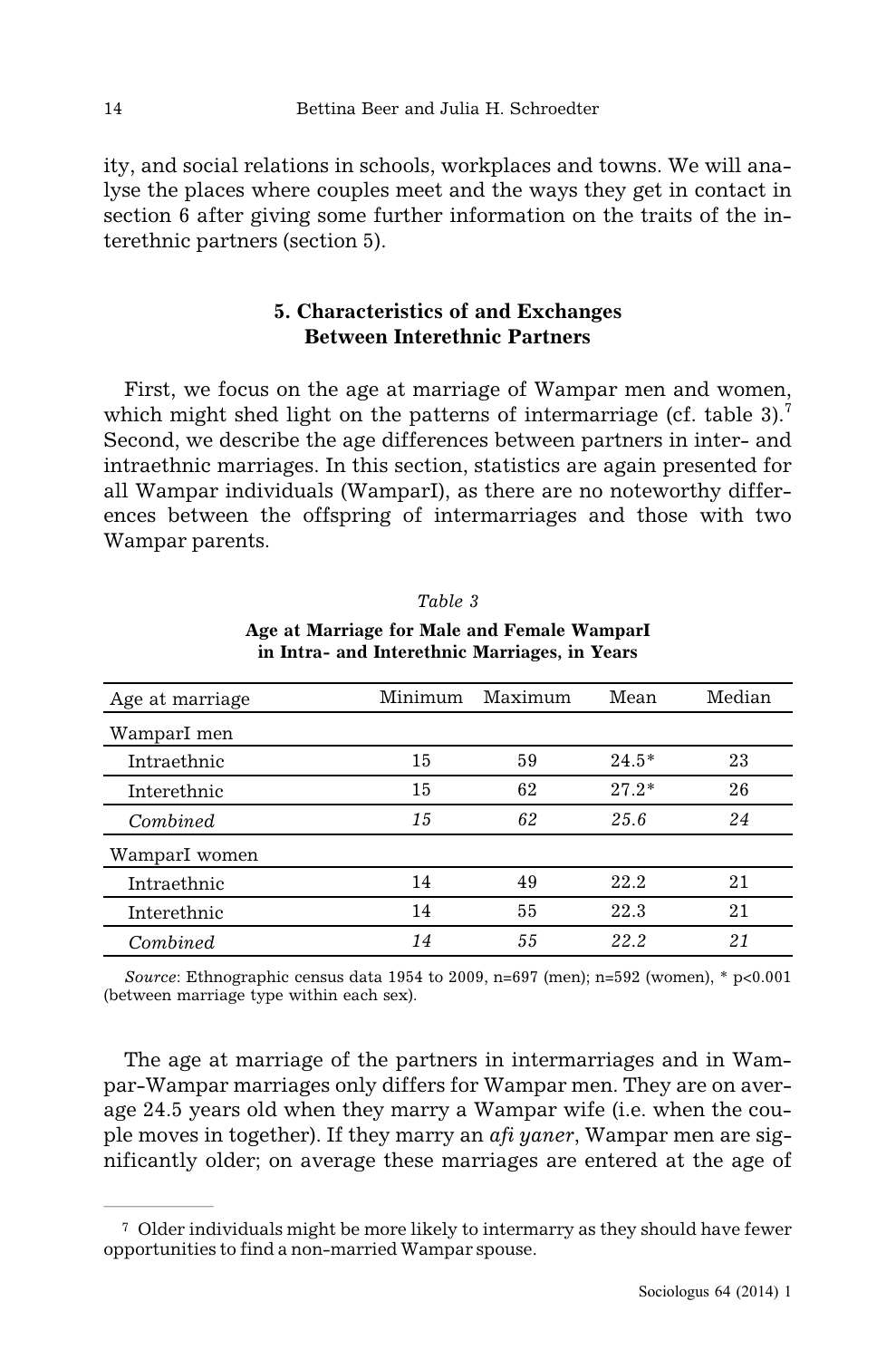27.2 years. For Wampar women we do not find statistical significant differences in respect to the age at marriage. Whether they have an interethnic or an intraethnic marriage, Wampar women are most likely to marry at the age of 22 years.

The higher age at marriage of Wampar men over women can partly be explained by the fact that it is often not their first marriage: some of them marry an *afi yaner* as a second wife to an already existing relationship as described above, or after a first marriage ended by separation or death of their first wife.<sup>8</sup> Death in connection with pregnancy and childbirth still happens often and is a general problem in Papua New Guinea. $9$  Nonetheless, the age difference between partners  $-$  although smaller – still remains significant if polygynous marriages are excluded.

Now we turn to the age difference between partners within interversus intraethnic marriages: many Wampar men marry much younger *yaner* wives. Table 4 shows the age difference in intra- and interethnic marriages, which on average is 2.1 years for Wampar-Wampar marriages. This is consistent with the findings of Walter Schulze's earlier analysis of Fischer's 1971, 1976 and 1988 ethnographic census. Schulze excluded all interethnic marriages and showed that the data for 61 marriages was in an amazing accordance of reality with the Wampar ideal, that partners should be nearly of the same age at marriage, the man being only slightly older than his wife. In most cases the age difference was 2 to 3 years (Schulze 1997: 97).

Wampar men married to an *afi yaner* are on average 7.1 years older than their wives, whereas the average age difference between Wampar women and their *ngaeng yaner* husbands is on average 1.8 years and thereby not significantly different from that of Wampar women in intraethnic marriages. Wampar men marry much younger partners from non-Wampar ethnic groups, which suggests that they are interested in younger women, who are seen as physically attractive and stronger than older women. *Afi yaner* from remote areas who meet a future Wampar partner might also prefer partners of the same age but could be willing to marry – in some cases – much older men in the absence of

<sup>8</sup> Actually, almost 26% of the Wampar men in interethnic marriages have been married before compared to only 11% of those in intraethnic marriages; for women the respective percentages are 11% versus 8%. Accordingly, we ran further analyses in which we only included first marriages. Although the differences between the types of marriages slightly reduced in part, the overall results (e.g. regarding significant differences) remained the same.

<sup>9</sup> In 2009 a maternal mortality rate (MMR) of 733 deaths in every 100,000 live births was reported for 2006 by the Department of Health (National Statistics Office 2009: 109–11).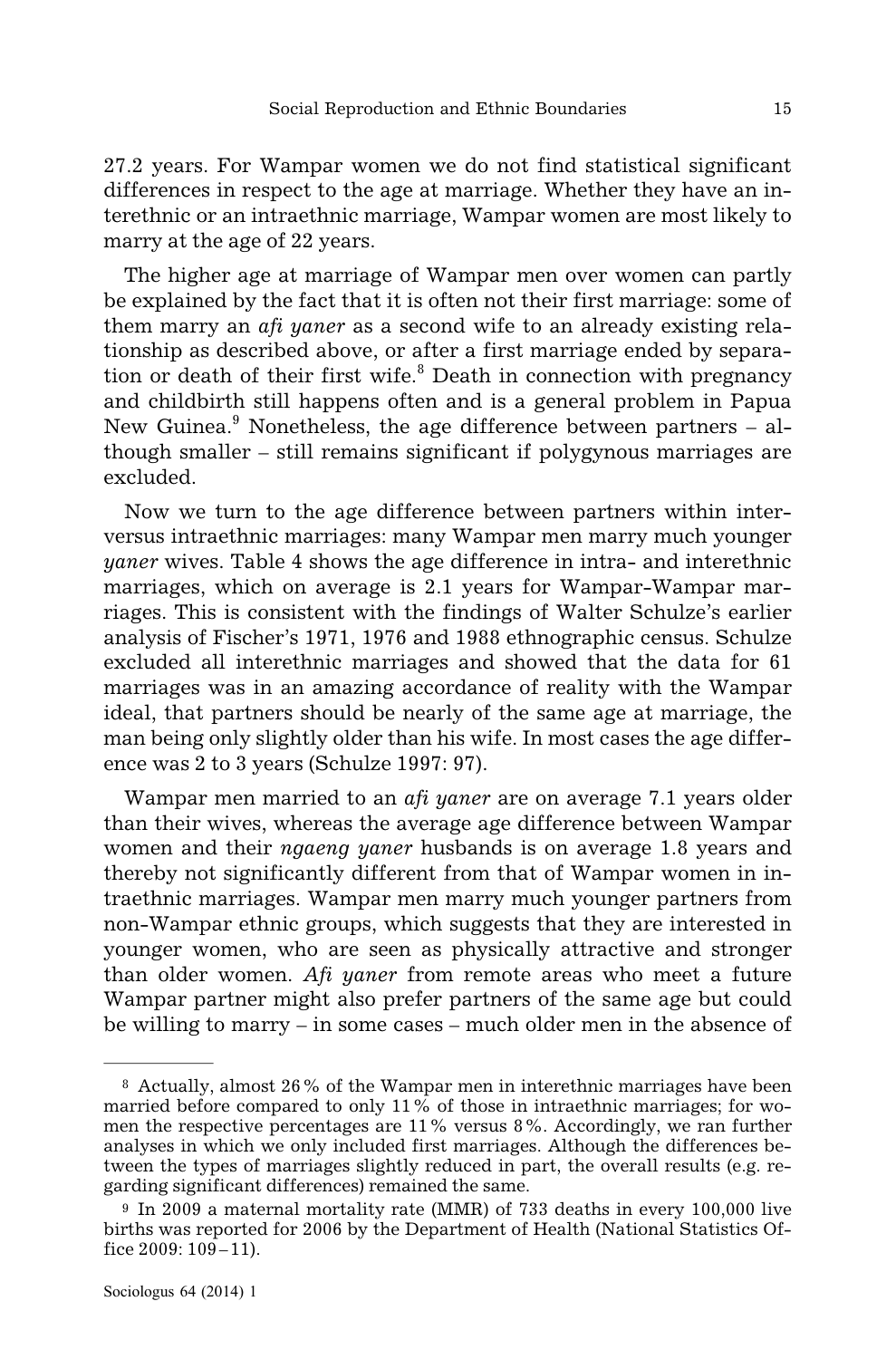### *Table 4*

| Age difference between partners Minimum Maximum<br>(age of men – age of women) |       |    | Mean   | Median         |
|--------------------------------------------------------------------------------|-------|----|--------|----------------|
| WamparI men                                                                    |       |    |        |                |
| Intraethnic                                                                    | $-20$ | 26 | $2.1*$ | $\overline{2}$ |
| Interethnic                                                                    | $-3$  | 40 | $7.1*$ | 5              |
| Combined                                                                       | $-20$ | 40 | 3.2    | 2              |
| WamparI women                                                                  |       |    |        |                |
| Intraethnic                                                                    | $-20$ | 26 | 2.1    | $\mathfrak{D}$ |
| Interethnic                                                                    | $-6$  | 10 | 1.8    | $\overline{2}$ |
| Combined                                                                       | $-20$ | 26 | 2.1    | 2              |

### **Age Difference Between Partners in Intra- and Interethnic Marriages, in Years**

*Source*: Ethnographic census data 1954 to 2009, n=450 (men); n=417 (women), \* p<0.001 (between marriage type within each sex).

(younger) alternatives. Living with an older man on Wampar territory offers them advantages that even compensate for problems associated with the decision (having no support from kin being far from home, having to care for an aging husband, being low in the social hierarchy): proximity to town and booming markets, fertile land for gardening, availability of education and good health services.<sup>10</sup> This pattern can be interpreted as an exchange of youth and physical attractiveness against economic benefits and/or status, which heightens the utility of the match for each individual. Several studies present empirical evidence on the exchange between status or economic resources of males and the attractiveness of females in partner selection (e.g. Schoen and Wooldridge 1989, Franzen and Hartmann 2001). It is consistent with the findings of Buss and his colleagues that men place more emphasis on the physical attractiveness of potential partners whereas women emphasize the socioeconomic resources of potential partners (Buss 1989,

<sup>10</sup> Among Wampar physical and sexual attractiveness are discussed for both sexes referring to health and age. Physical attractiveness is here used in a wider sense including ability to work in a garden and reproductive success not restricted to aesthetic beauty ideals. Nevertheless we appreciate that the pattern we are describing would appeal to evolutionary psychologists committed to the view that the sexes have different strategies in order to maximize reproductive success. These involve the exchange of youth and physical attractiveness against economic standing and/or social status which are especially relevant for men (Buunk et al. 2001, Grøntvedt and Kennair 2011, Schwarz and Hassebrauck 2012). However a proper consideration of these perspectives is beyond the purview of this paper so we merely note this convergence.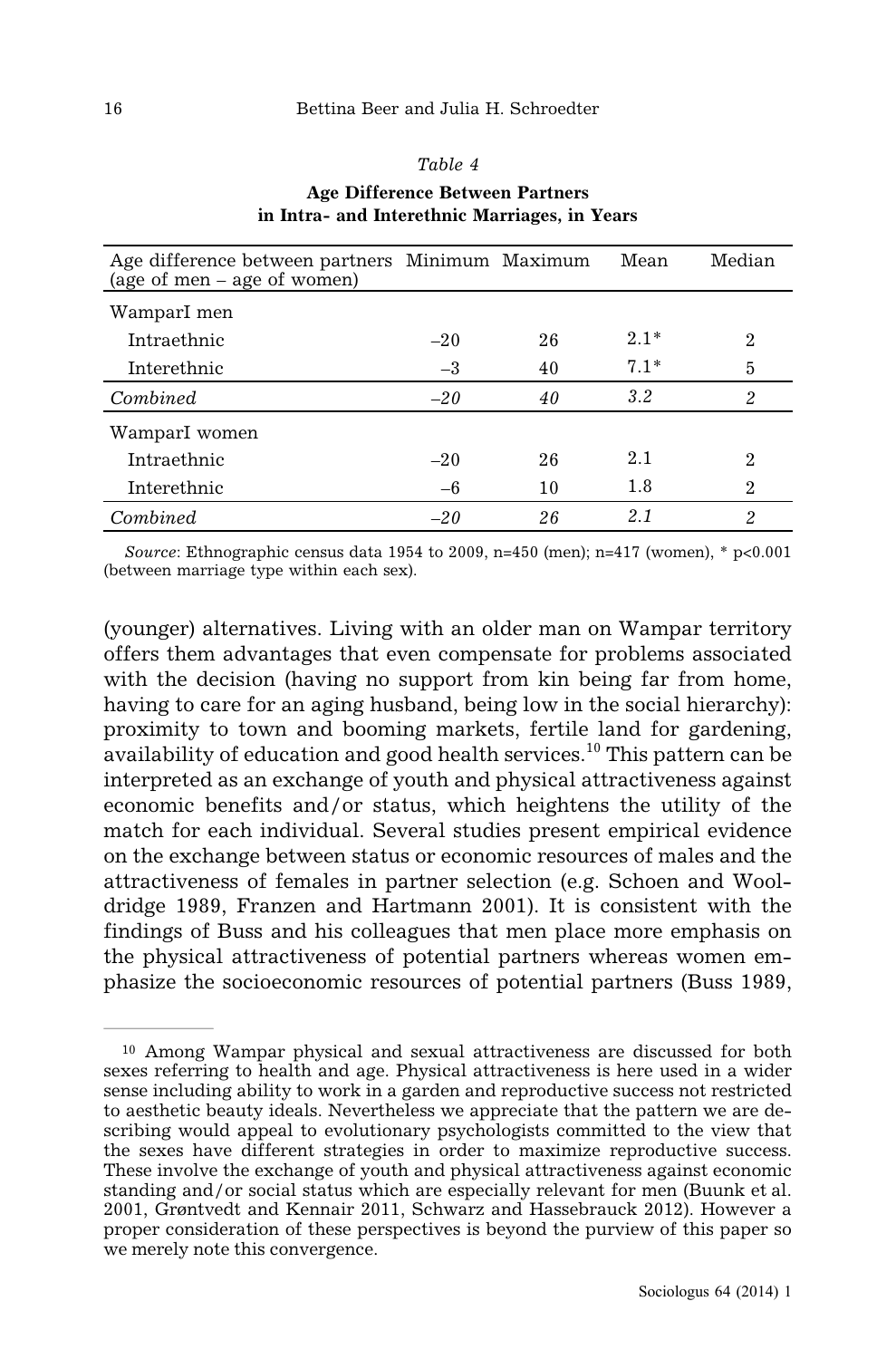Buss and Angleitner 1989, Feingold 1990). This pattern has been found in various cultures (Buss 1989), although the difference between the genders seems to have lessened in more recent years (Buss et al. 2001).

*Yaner* women are also said, by Wampar men, to be less self-confident and demanding, and harder working, than Wampar women. In the same line of argument, many Wampar emphasised that the hierarchy in such marital relationships is more clear-cut: whereas Wampar women often talk back, make their own decisions and choices and have their brothers and family to support them, *yaner* women are without their male kin and in a more vulnerable position and tend to be mindful of that fact. By the same token, they are also more likely to accept cowives in polygynous marriages. Some *yaner* women are more likely to accept these vulnerable positions as some of them want to escape expectations and pressure in the place they come from for a better economic future as described above.

Negative stereotypes about other ethnic groups are common among the Wampar (Beer 2006a). In daily interactions and in the evaluation of partners, however, individual qualities and potential are more important and outweigh these negative images. Ideas about having a good future life often depend in the younger generations not so much on physical attributes of the partner but more on chances to participate in an imagined modern lifestyle, or chances to be able to develop autonomous economic strategies and become more independent of the family of origin. Today Wampar women, for example, who marry non-Wampar partners see the *yaner* in various respects as better potential husbandsto-be than Wampar men: *Ngaeng yaner* could facilitate migration to socio-economically interesting parts of the country (towns or certain provinces), where they can live permanently or temporarily or in two households, or if the non-Wampar partner stays on Wampar territory the couple depends on her, her family and mainly her brothers. This often gives the Wampar woman in an interethnic marriage more power over her life as well as the future of the children in terms of education and possible livelihoods. This outweighs the problem that sometimes occurs of children of *ngaeng yaner* not being sure to be provided with land on Wampar territory (see Bacalzo 2012, Bacalzo, Beer and Schwörer 2014).

### **6. Interethnic Marriages Across Space and Time**

Over the course of the 1990s, the Highlands Highway became increasingly important to the economic life of the Wampar, who now offer for sale to travellers everything from fruits, prepared food and beer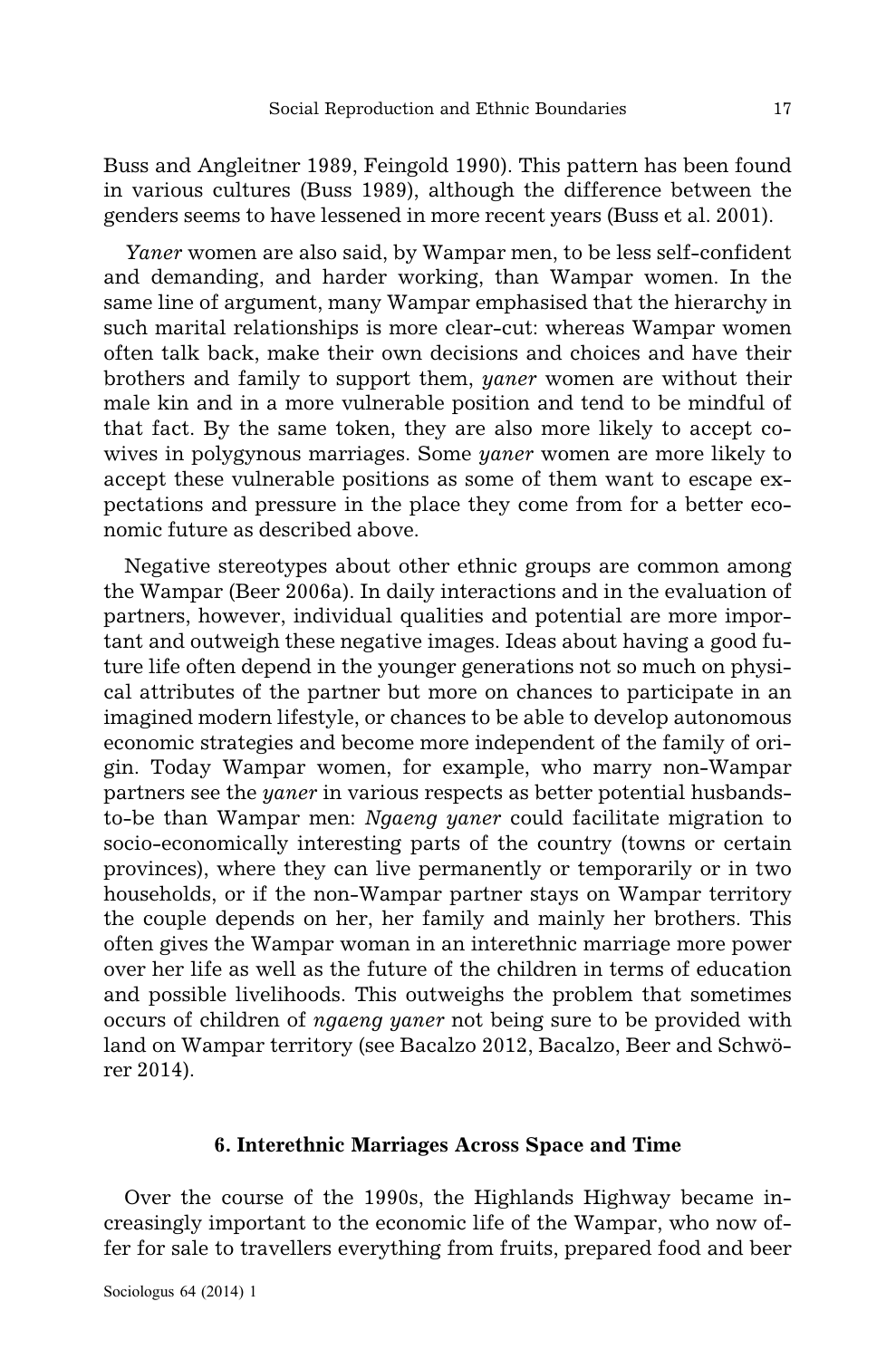to kerosene and diesel. Prostitution has also become a source of income, which has implications for the risk of  $HIV/AIDS$  infections.<sup>11</sup> The Highlands Highway is the main link between the interior of the country and the coast and the most important of the few roads in Papua New Guinea. It has always been used to transport people and goods from the highlands provinces to the coast, but since airfares have increased it has also been used by large numbers of passengers travelling by public motor vehicles. Bryant Allen estimates based on the official 2000 population census that the Highlands Highway between Goroka (Eastern Highlands) and Lae probably has ten times more village generated traffic than any other road in Papua New Guinea, and that does not take into account the trucks (Allen, pers. comm.). Although hold-ups are frequent along the highway, they do not deter many people from travelling.

Settlement patterns are closely connected to economic opportunities and recent changes in Wampar residential preferences have had implications for the frequency with which *yaner* and Wampar meet as potential partners. In turn, the residential preferences of parties to interethnic marriages facilitate encounters between members of different ethnic groups. Here the temporal and spatial positioning of actors acts to (re-)structure Wampar social life in the process of reproducing it (Giddens 2007), a process we describe in more detail in the following sections.

### **6.1 Changing Settlement Patterns and Residence of Interethnic Couples**

With the advent of colonialism, the Wampar were concentrated into the main villages that still exist today. However, census data show that over the last twenty years more and more families have moved out of villages to live either in hamlets near gardens (to protect garden products against theft) or near the highway. The most important economic activities for families take place outside the village, in distant gardens, on chicken farms (which are built outside the village), around the airport or at markets along the highway.

The diversification in contemporary religious affiliation has contributed to the redistribution of the Wampar population and development

<sup>11</sup> This has implications for interethnic marriages, as *yaner* women (more rarely men) are blamed for having brought the disease into the Wampar area and spread it by sexual relations (no matter if short-term, as co-wives, or inmarried women) with *ngaeng* Wampar. On Wampar territory, the Highlands Highway combines many conditions relevant to a consideration of the risk of HIV transmission (Beer 2008).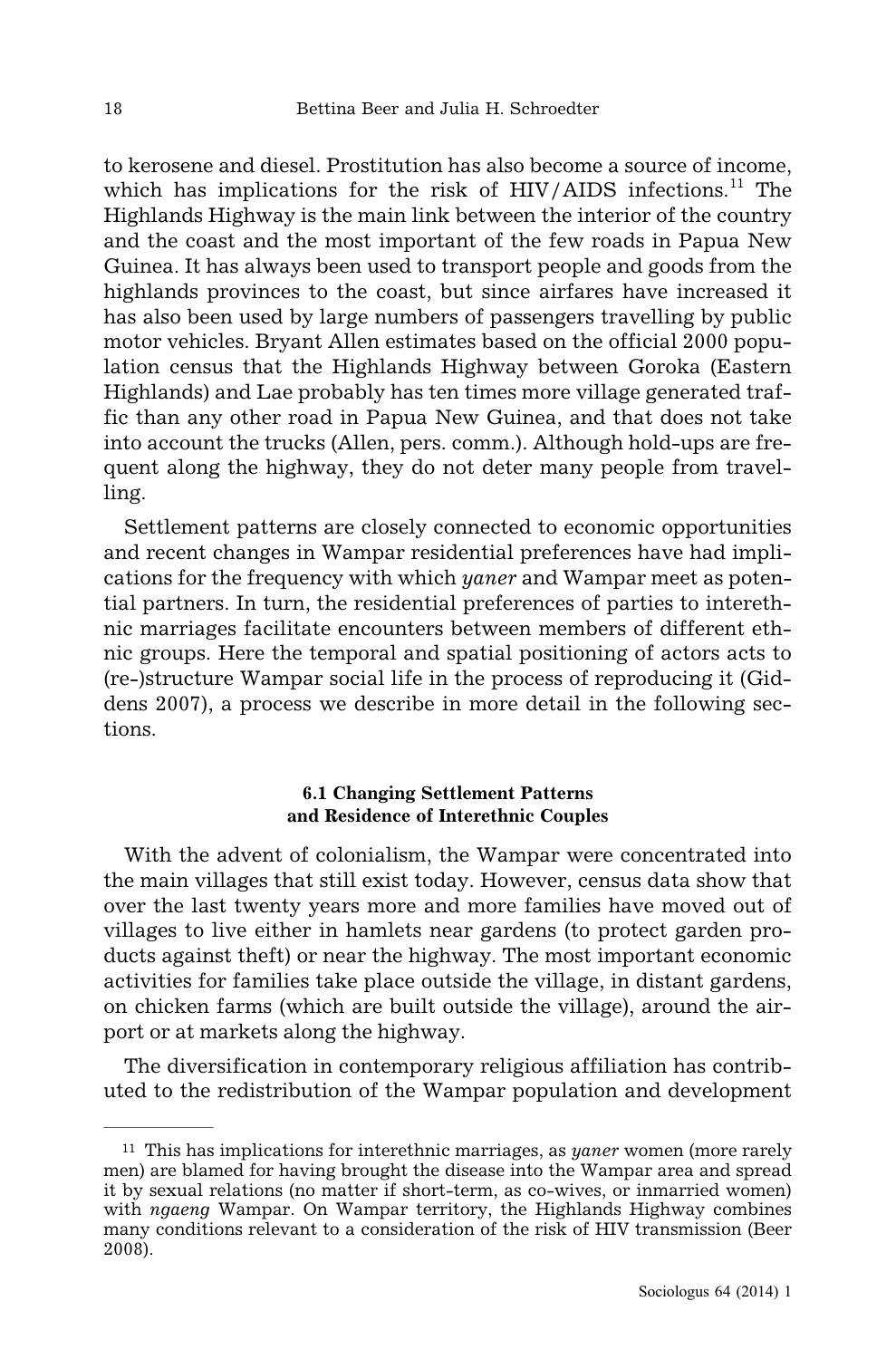of a division between the Highlands Highway settlements and the still Lutheran dominated villages. The congregations of the Seventh Day Adventists (SDA), the Assembly of God (AOG), the Lutheran Renewal and PNG Revival churches are located along the highway on Wampar territory. The SDA church several years ago 'bought' land near the highway, from a Wampar businessman who claimed to have the right to sell it and it has proved a constant source of conflict between SDA adherents and Lutherans.<sup>12</sup> Some of the non-Lutheran congregations are run by *yaner* pastors who try to attract Wampar people as members. Today all polygynously married Wampar men (including many of the described unclear cases) settle along the Highlands Highway or in towns outside Wampar territory, for church elders exclude them from the Lutheran community and the general understanding is that they should not live within the village. Some of them (or their wives) are members of some of the new churches, which are less strident concerning these forms of marriage.

Life near the highway offers commercial opportunities and gives easier access to town. On the other hand it has also some risks: traffic hazards, social conflicts and the rates of criminality are much higher close to the markets and the highway. For Wampar-Wampar couples the costs often – but not always – outweigh the benefits, particularly if they have fertile gardens in the bush they want to protect. For interethnic couples the situation is different. Many of them work in town and settle near the highway especially because *ngaeng yaner* do not own land and have limited access to gardens from their in-laws. Thus the highway offers them opportunities for small business not based on gardening such as retailing of garden produce, cooked food, or goods bought in town. This might explain the high percentage of 24.0% of marriages involving *ngaeng yaner* settling at the highway (cf. table 5). Yet, the rate of intermarriages of Wampar men with *afi yaner* who set up households near the Highlands Highway is even higher: it amounts to 34.8%. The context of market settlements along the highway – one is called *mix market* for all the intermarried couples living there – and the new congregations not only attract interethnic couples, but they also increase the likelihood of further meetings with *yaner*, either as they travel along the Highlands Highway or they come to visit relatives already married to Wampar and living there.

<sup>12</sup> Some members of congregations who are allowed to work on Sunday (unlike Lutherans) set up 'Sunday markets' along the highway. This has created conflicts with Wampar who themselves follow the rules of the Lutheran church according to which the main market is closed on Sundays and after a death.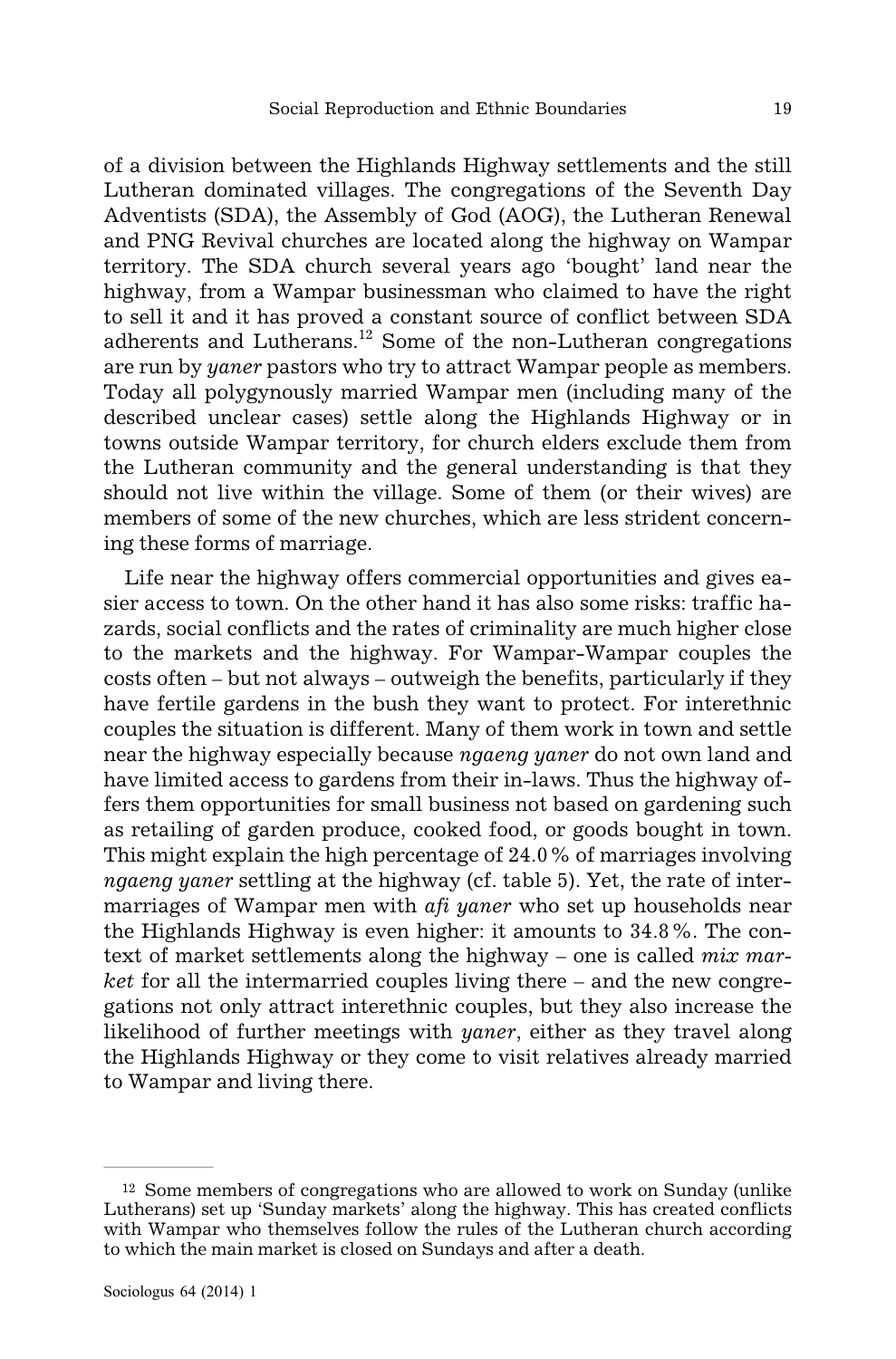| Place of residence 2009         | Type of marriage |             | Total   | $\boldsymbol{n}$ |
|---------------------------------|------------------|-------------|---------|------------------|
|                                 | Intraethnic      |             |         |                  |
|                                 | (both            |             |         |                  |
|                                 | WamparI)         | Interethnic |         |                  |
| Marriages of WamparI men        |                  |             |         |                  |
| Village, Gabsongkeg proper and  |                  |             |         |                  |
| divisions within                | 36.0%            | 18.2%       | 28.0%   | 116              |
| Hamlets on Gabsongkeg territory | 35.1%            | 32.1%       | 33.7%   | 140              |
| Along the Highlands Highway     | $20.6\%$         | 34.8%       | 27.0%   | 112              |
| Other Wampar villages           | $2.2\%$          | $0.0\%$     | $1.2\%$ | $\overline{5}$   |
| Lae (next town)                 | $1.3\%$          | $3.7\%$     | $2.4\%$ | 10               |
| Other parts of PNG              | 1.8%             | $6.4\%$     | 3.9%    | 16               |
| Two places of residence         | 3.1%             | $4.8\%$     | 3.9%    | 16               |
| Total                           | 100.0%           | 100.0%      | 100.0%  | 415              |
| Marriages of WamparI women      |                  |             |         |                  |
| Village, Gabsongkeg proper and  |                  |             |         |                  |
| divisions within                | $36.0\%$         | $10.3\%$    | 24.8%   | 100              |
| Hamlets on Gabsongkeg territory | 35.1%            | 19.4%       | 28.3%   | 114              |
| Along the Highlands Highway     | 20.6%            | 24.0%       | 22.1%   | 89               |
| Other Wampar villages           | $2.2\%$          | $1.7\%$     | $2.0\%$ | 8                |
| Lae (next town)                 | $1.3\%$          | 6.9%        | $3.7\%$ | 15               |
| Other parts of PNG              | $1.8\%$          | 32.0%       | 14.9%   | 60               |
| Two places of residence         | 3.1%             | 5.7%        | $4.2\%$ | 17               |
| Total                           | 100.0%           | 100.0%      | 100.0%  | 403              |

# *Table 5* **Residence of Inter- and Intraethnic Couples of Gabsongkek Wampar in 2009, Percent in Columns**

*Source*: Ethnographic census data 1954 to 2009, men n=228 (intramarriage), n=187 (intermarriage); women n=228 (intramarriage), n=175 (intermarriage).

Over the last five years some Wampar groups have begun to lease or sell plots of land to non-Wampar most of which tend, for obvious reasons, to be near the highway. Although this practice is highly controversial it has led to an increase in the number of *yaner* living on Wampar land, including families who are not related in any way to Wampar.<sup>13</sup> This, like any increase in the number of co-resident *yaner*, provides further opportunities for interethnic relations to develop, but it also tends to blur social and territorial boundaries, which acts to dis-

<sup>13</sup> A young Wampar founded a land-awareness theatre group, which travels to different places to stage plays about the dangers of selling Wampar land to businessmen.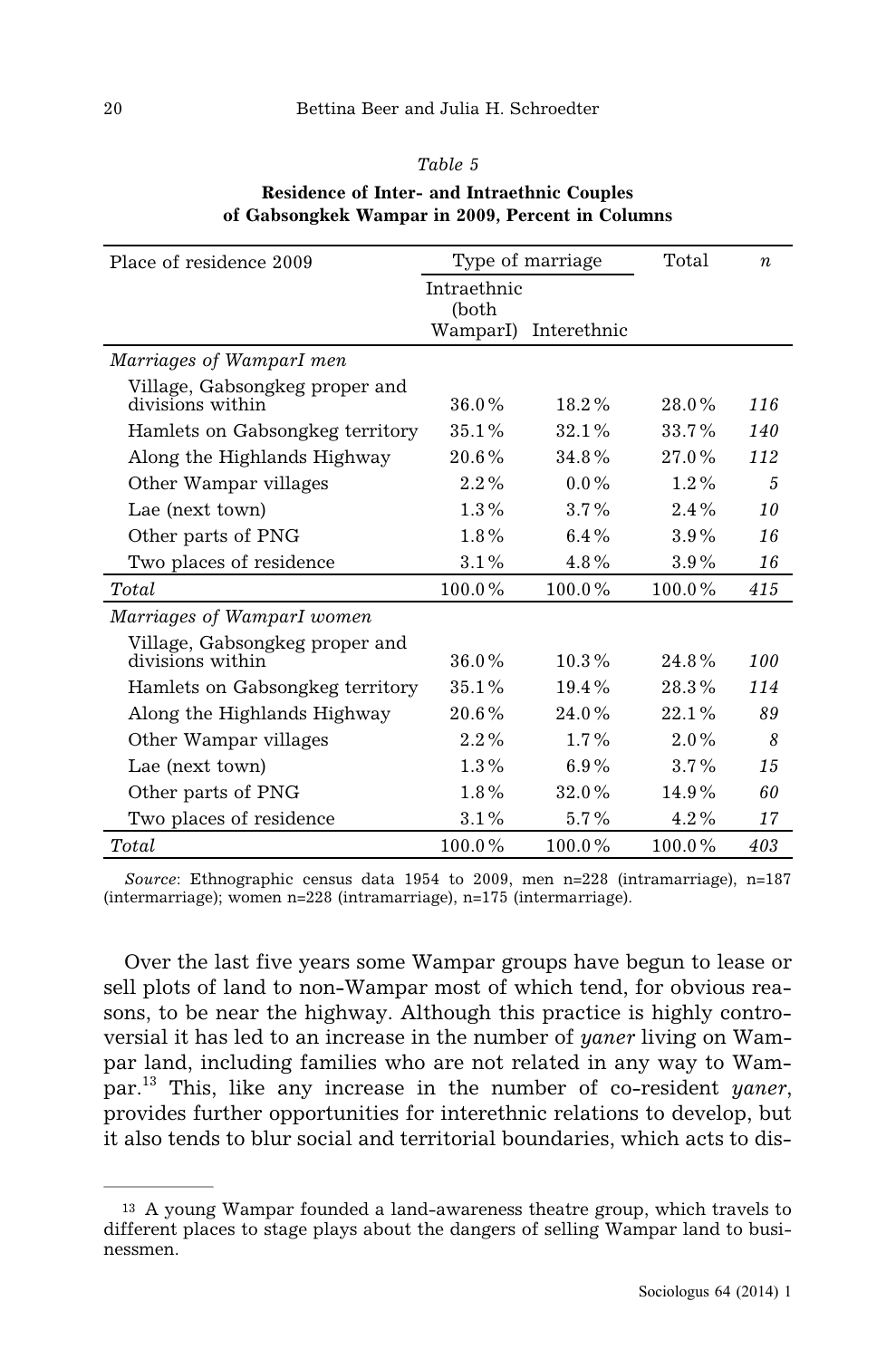solve the connection between 'Wamparness' and place. For many Wampar being Wampar was strongly related to their shared history in gaining and holding the Markham Valley (Fischer 2013) and to their exclusive right to those lands (Fischer 1975). For ordinary Wampar this has guaranteed a productive subsistence base for themselves and their descendants and for migrants it has meant the perpetual possibility of a return to security. Most Wampar still absolutely refuse the idea that land can be 'owned' in such a way that it can be sold. Indeed, some land that had been 'sold' has already been claimed back by relatives of the seller.<sup>14</sup>

Many *afi* Wampar married to *yaner* men live with their spouses in towns in other parts of PNG  $(32.0\%$ , cf. lower part of table  $5$ ).<sup>15</sup> This corresponds with the norm that women should move to the place of origin/residence of their husbands, as they may pass on land rights to their children. It also reflects the relatively high ethnic/social status of their *yaner* husbands, and their own qualifications as nurses, teachers, or secretaries.

### **6.2 Opportunities to Meet Future Partners**

The most important locations where future couples meet are on Gabsongkeg territory (often along the highway), in the nearby town of Lae and for the younger generation at boarding schools in different provinces of PNG. The occasions and contexts of crucial importance are markets, school, work and shopping in town. Meetings in more remote areas – in the mountains or distant islands – are rarer and happen usually on the occasion of visiting relatives of intermarried Wampar, or on journeys to other parts of PNG for church or sports activities (cf. partner-choice in PNG towns, Rosi and Zimmer-Tamakoshi 1993).

Future configurations of Wampar social identity will be strongly affected by the growing number of 'mixed children' (*miks pikinini*), offspring of the increasing number of intermarried couples, negotiating ethnic affiliation (Bacalzo 2011, 2012) and their partner choices. As we showed many offspring of interethnic marriages (n=88; 54 females and 34 males) marry *yaner* as well (cf. figure 2). Wampar tend to differentiate according to the gender of the in-marrying parent. If the father is *yaner,* not only are they often ethnonymically tagged, but their clan affiliation is sometimes contested:

<sup>14</sup> The conditions under which an individual can get legal title over communal land are immensely complicated and non-transparent to most Wampar.

<sup>15</sup> The percentage is probably higher because it is likely that women married in distant towns have not been included in the census.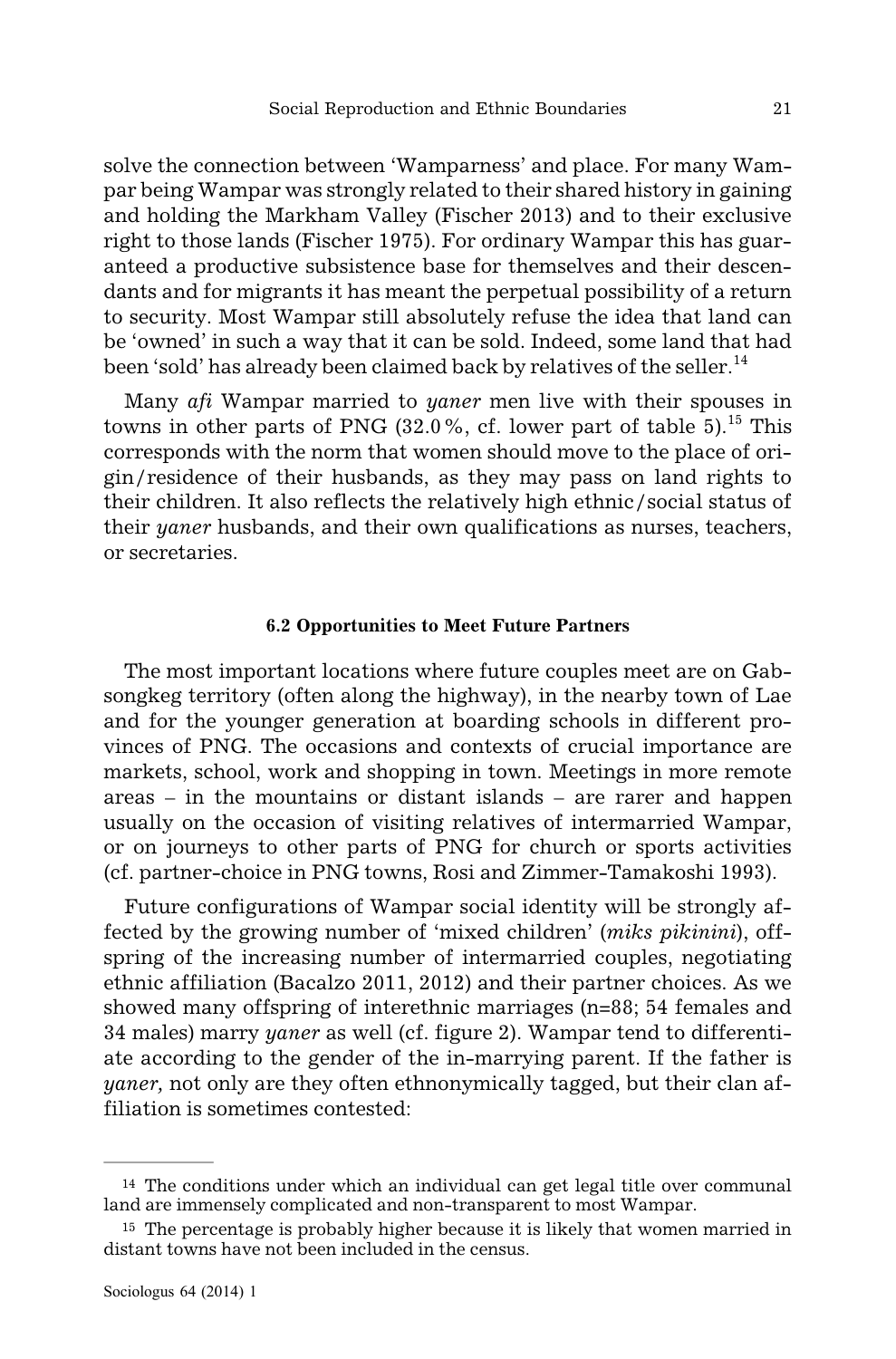In such cases a common form of differentiation involves the way children of the marriage are referred to: *miks pikinini* (mixed child), *miks manki* (mixed boy), *miks meri* (mixed girl), or *pikinini bilong ngaeng yaner* (child of a non-Wampar man); but ethnonymic identifiers are also stressed, as for instance, *meri Tolai* (a Tolai girl/woman) or *man Sepik* (a boy/man from the Sepik). While children of non-Wampar fathers acknowledge these terms they also put emphasis on their connections through their Wampar mothers, and want to be recognized as children of Wampar women. (Bacalzo 2012: 335)

For *miks pikinini* (especially girls) with a contested status who want to stay on Wampar territory it would seem to be better – in terms of securing their future close to their family of orientation – to marry a Wampar, but this is often not the case as the high percentage of outmarriages among *miks pikini* shows.

We analysed the place of origin of partners and parents of 88 intermarried *miks pikini* (54 women and 34 men). 62 are married to a partner who is not from the province of their *yaner* parent and 26 to a partner who is from the *yaner* parent's province. That means roughly 30% of all intermarriages might have been facilitated by relatives of the non-Wampar parent, which possibility is also apparent from the frequency of visiting of those linked by the marriage. The rest of the interethnic marriages of *miks pikinini* might also be explained by the fact that they grew up outside Wampar territory or near the Highlands Highway, because (as described above) interethnic couples are more likely to settle there, and the highway is an important area where interactions with non-Wampar take place. Out of the 54 intermarried *miks meri* 18 *miks meri* married a partner from the same region of their *yaner* parent (10 fathers and 8 mothers), among the 34 *miks manki* 8 married an *afi yaner* from their *yaner* parent's place of origin (5 fathers and 3 mothers).

More complex transformations of Wampar identity and social relations appear to be underway in the recently developed context of the likelihood of mining and possibly other large-scale projects. Social processes concerned with negotiating inclusion in those groups entitled to royalties and preferential employment have begun in earnest (Bacalzo, Beer, and Schwörer 2014). As elsewhere in PNG (e.g. Bainton 2009, Gilberthorpe 2013, Guddemi 1997), the adaptation of 'traditional' groupings (to meet perceived legal requirements and conserve within group benefits) involves less permeable social boundaries. In general, it seems, these processes of inclusion and exclusion have a tendency to introduce inequality and marginalization along lines of age, gender, place, and group identity (Ballard and Banks 2003).

These observations link up with discussions of the formation and ongoing maintainance of boundaries between ethnic groups within an-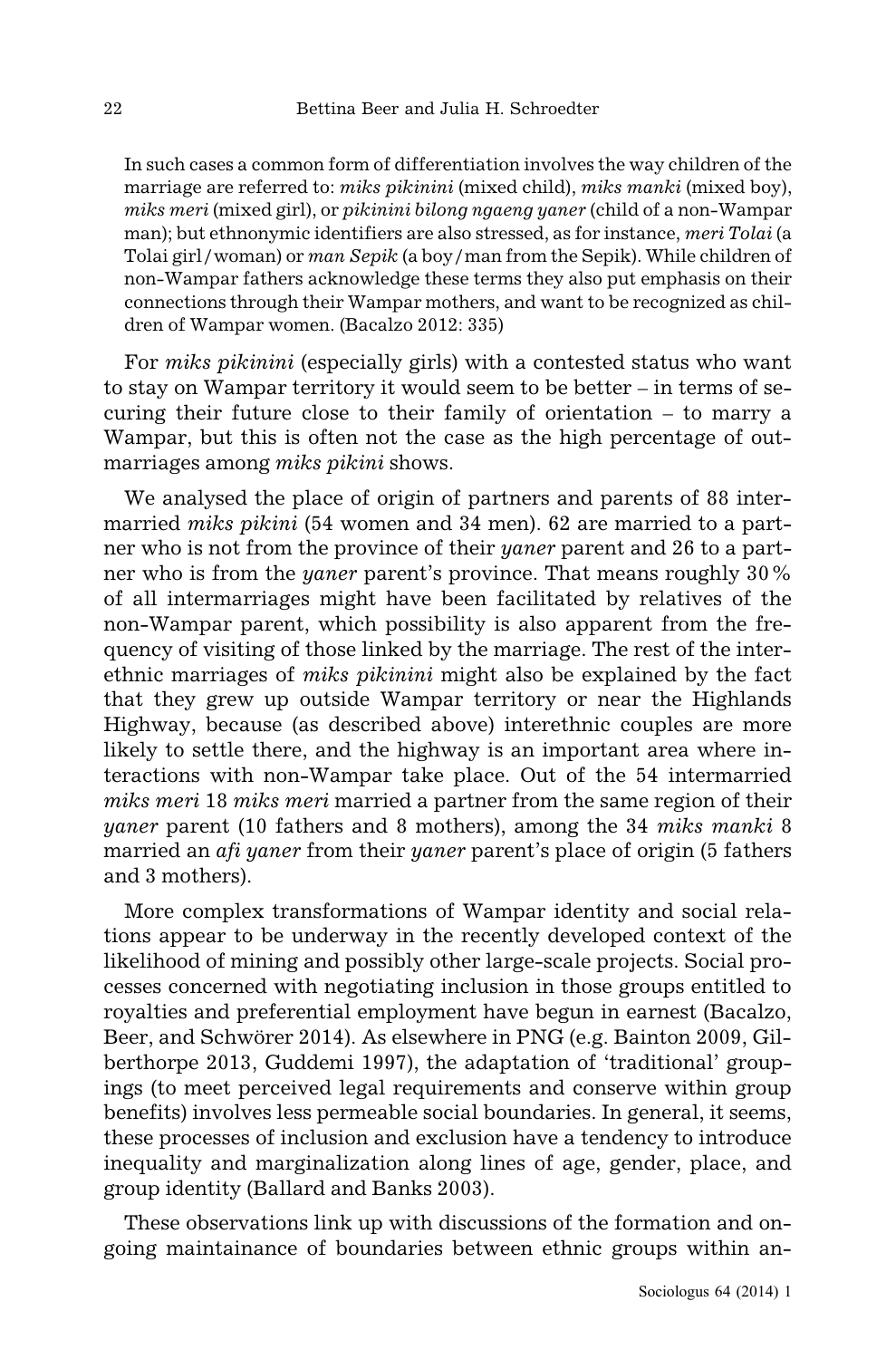thropology. Ethnicity has not disappeared in a globalized world but has 'survived' and is sometimes even strengthened as a function of intergroup relations. Its nature is changing with the different contexts of mobilization such as transnational negotiations of indigeneity or like among the Wampar as a resource by parts of the population, in their strategies for internal control within their own class-stratified ethnic group (cf. Jenkins 2008: 93 ff.). In this context (inter)marriage is of central interest not only as a social practice in conflict with rules and values but also as a result of intentions and agency by men and women.

### **7. Conclusion: Growth and/or Dissolution of an Ethnic Group?**

Consider the ancestral Wampar population, in 1900, for example: practically an endogamous population, but with the primary groups/ social identities (clans) interlinked by the dense ties produced by exogamous unions and the bilateral kinship these produce; the transgenerational reproduction of the means of life, which principally relied on land and human labour, was also directly implicated in relations within and between clans but in ways that were also contingent upon the individual's kindred; economic practice, cultural forms, individual life-trajectories and the quality of social networks tended towards broad, normatively coherent patterns that sometimes evoke images of the "crystalline" in the anthropologist (Lévi-Strauss 1976: 30). Being Wampar, for most of the population, hardly ever posed a problem, although relations between the primary sub-groups that comprise that population were the heart of political life.

Our analysis, we hope, shows clearly that the patterns upon which social reproduction depended were sensitive to configurations of affinity that post-colonial social life made possible. Gradually, through the accretion of the effects of marriage choices on the constitution of Wampar as a group, 'Wamparness' as an identity became a question. Now, with 60–70% of the population marrying out, the ethnicity of the Wampar is felt to be at stake. Wampar children and *miks pikinini* identify with one or both parents, with their friends in the village, later with schoolmates, and they find their future partners ever more often outside their own "ethnic group". Still, most of them stay connected with their relatives in Gabsongkeg, who, for example, help with school fees and bridewealth, tend garden land for their future gardens and help maintain a sense that home remains secure. Such a sense of security does not only reflect a form of nostalgia or contemporary financial imperatives, for claims to land that may turn out to be an immensely valuable source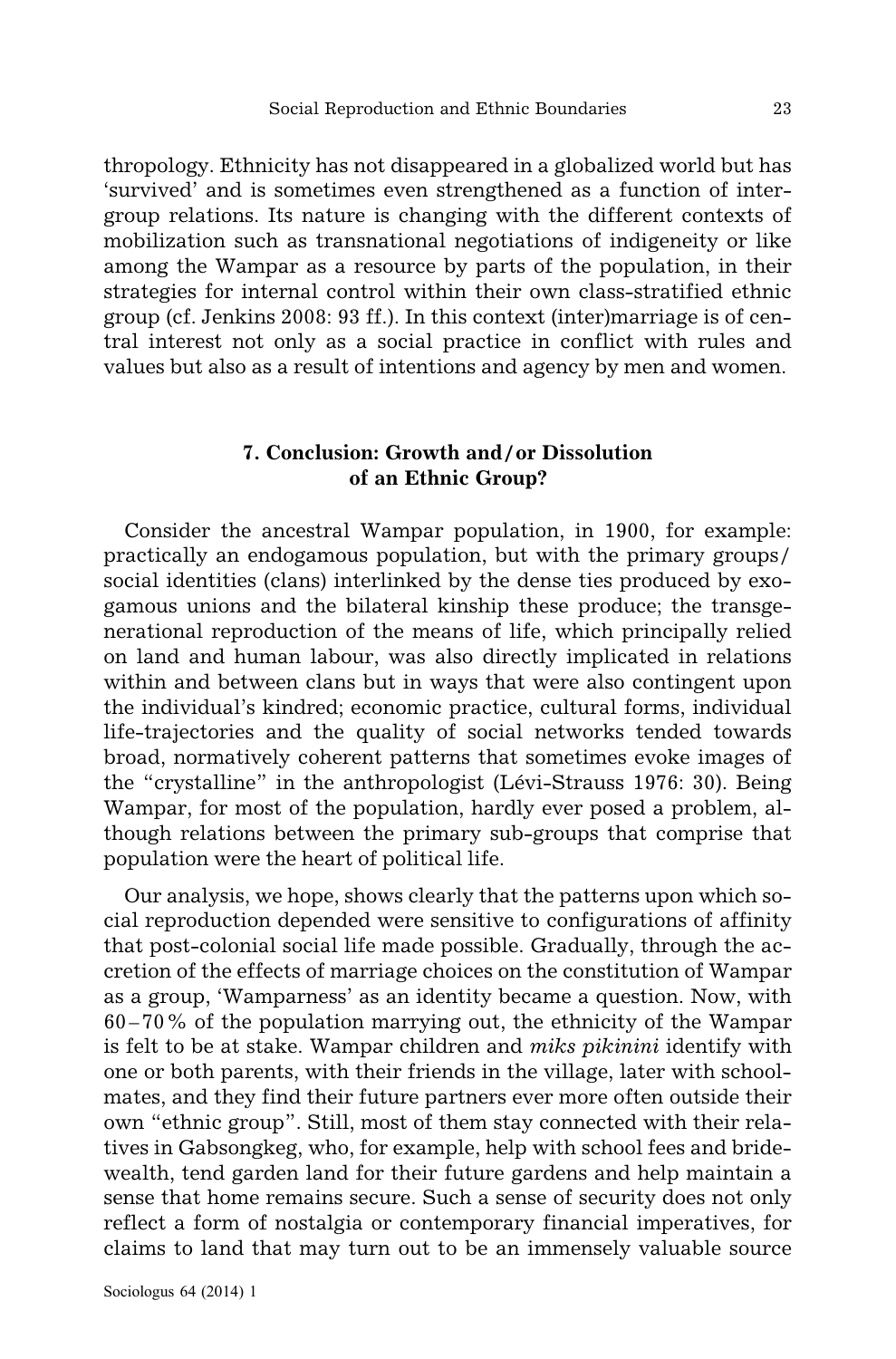of income depend upon those intra-Wampar identities. Accordingly, everyone seeks to maintain or cement the Wampar identities they can claim, no matter where they find themselves: visits are frequent, nonresidents are ready to contribute (if only with time) to communal projects, to attend celebrations and offer political support. Nevertheless, descending generations build up new identifications, as residents of the city of Lae, or Nadzab as products of a specific school, college or university and as members of the friendship networks such institutions produce.

Wampar articulate their default understanding of 'Wamparness' and the rights associated with it in the idioms of patriliny and virilocalty, even though such norms are frequently honoured through exceptions. Accordingly, how, in the face of contemporary marriage patterns, 'Wamparness' can be maintained presents itself as a frequently discussed and important question, for it is connected to land rights and the allocation of other limited resources. So, who counts as a Wampar person is a difficult and delicate issue. It is, however, a question that only poses itself case by case for each kingroup and is sensitive to the particular configuration of loyalties within it. Therefore there can be no general answer to this question. Increasing infertility combined with high numbers of immigrants gives a new basis to older anxieties about how contact with "outsiders" would weaken the strong Wampar – not just individual bodies, but the whole population. The selling of land further weakens the aspect of territorial belonging, and identification. The temporal and spatial processes involved show that Wampar manage even under today's historically grown constraints to maintain a distinct social identity which is based on a joint history, territorial claims and social networks (cf. Beer 2012) which can be rather in- or exclusive based on the specific situation and the current conditions.

Some of the other Wampar villages along the highway have developed a "joint policy" that prohibits the sale or lease of land. Time will tell how that "policy" works. More generally, responses to the questions posed by contemporary life are highly sensitive to the circumstance of each politically autonomous unit. Within Gabsongkeg, different lineages have different strategies: some have a clear agreement not to sell any land, some do it, and some are deeply divided. There is especially high demand among businessmen for land on Gabsongkeg territory because of easy access to the airport and its proximity to town. Gabsongkeg also has a particularly long history of settlement of unrelated non-Wampar from the Watut and the Erap, ethnic groups from slightly more remote and poorer areas, on their territory. However, these settlers depended on the goodwill of the Gabsongkeg patron. With new, well-off white collar workers from town buying or leasing land, the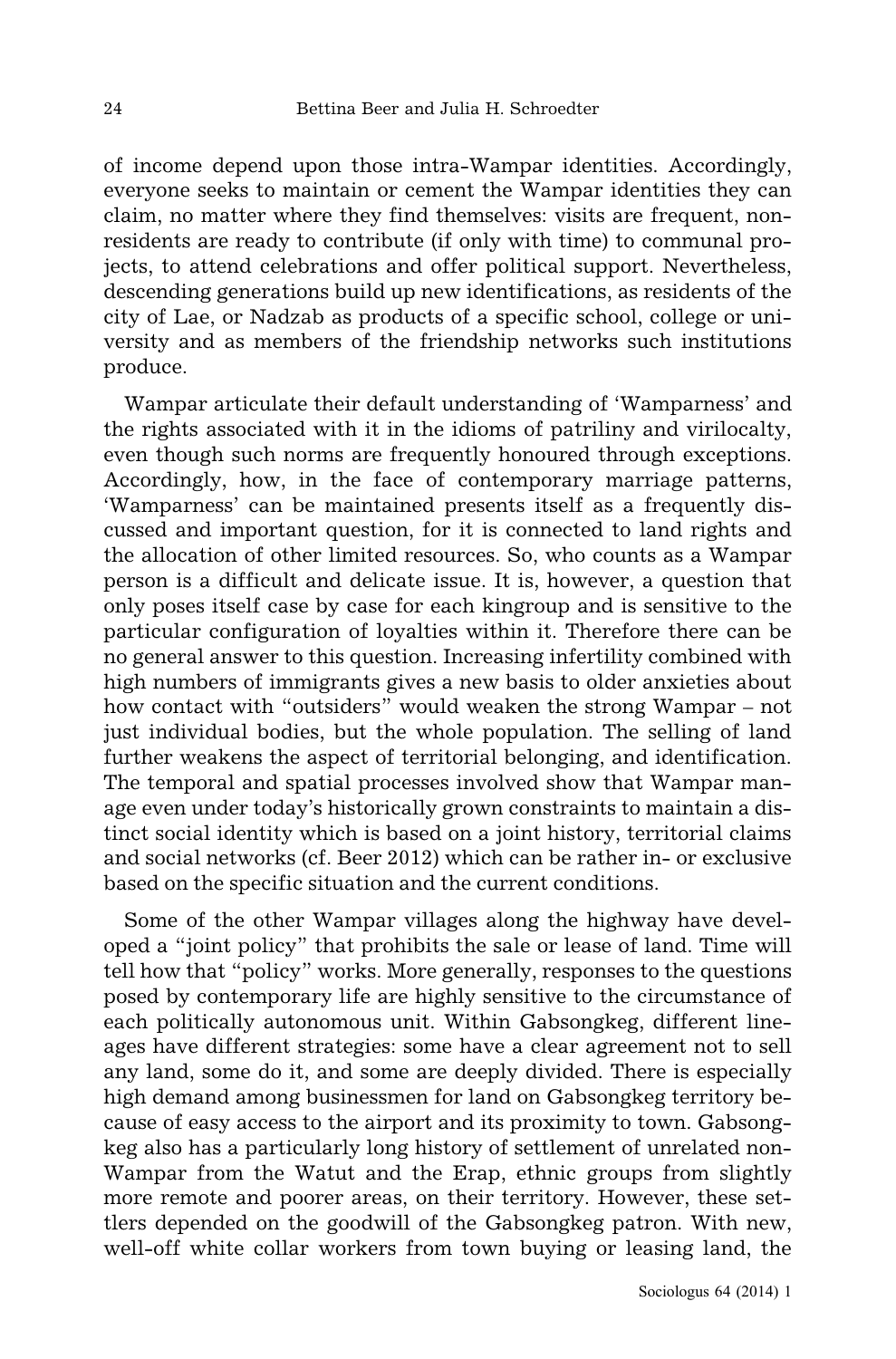situation is different. This also impacts on intermarriages. A wampar woman married to a *yaner* can settle on Wampar land bought from lineages other than their own, if her brothers – against the older rules – are not willing to give her land to use with her partner.

Our argument that ethnic identity in PNG can greatly constrain mobility, and impact on almost all aspects of the individual's life chances, as well as the reproduction of rules and resources has wider theoretical implications: the institution of marriage and ethnic endogamy – important for the maintenance of ethnic identities – as well as actual partner choice based on intentions and agency are central for understanding local and regional patterns of social reproduction and stratification not only in PNG. The above mentioned discussions in anthropology about ethnicity and the maintenance or dissolution of ethnic boundaries should focus more on (inter)marriage to study internal differentiation within socially and ethnically more and more stratified groups.

Ethnic boundaries, marital unions and kinship networks are rarely sharp demarcations between social entities but rather gradual zones of interaction. Giddens' emphasis on the interconnectedness of the temporal and spatial positioning of actors and the reproduction and transformation of social relations and identities is helpful in analysing processes of boundary making/dissolution. As ethnicity is gradual and ethnic identities are defined by many day-to-day practices, values, rules and resources, the developments among Wampar are difficult to predict although aspects of the process of negotiating these identities have become clearer through the analyses of interethnic marriages.

Whether future inequalities have very much to do with being Wampar remains an open question that depends upon how *yaner* are defined and treated. Potentially, proposed capital investments can generate vast intraethnic *and* interethnic differentials in individual, household and group income. Currently, everyone, from landless immigrants who depend on the patronage or goodwill of others to successful business men and women who lease out land to *yaner* and have a permanent income depends upon local relations inflected by residential and kinship contingencies. These, in turn, are dimensions of the outcomes of prior marriage strategies and the politics of land (which is still normatively lineage-based). How current strategies and policies might be affected by the advent of proposed large-scale capital projects remains to be seen; certainly, local fields of social relations will be impacted and the constitution of 'the Wampar' as a social, political, administrative and cultural group will remain a complex question.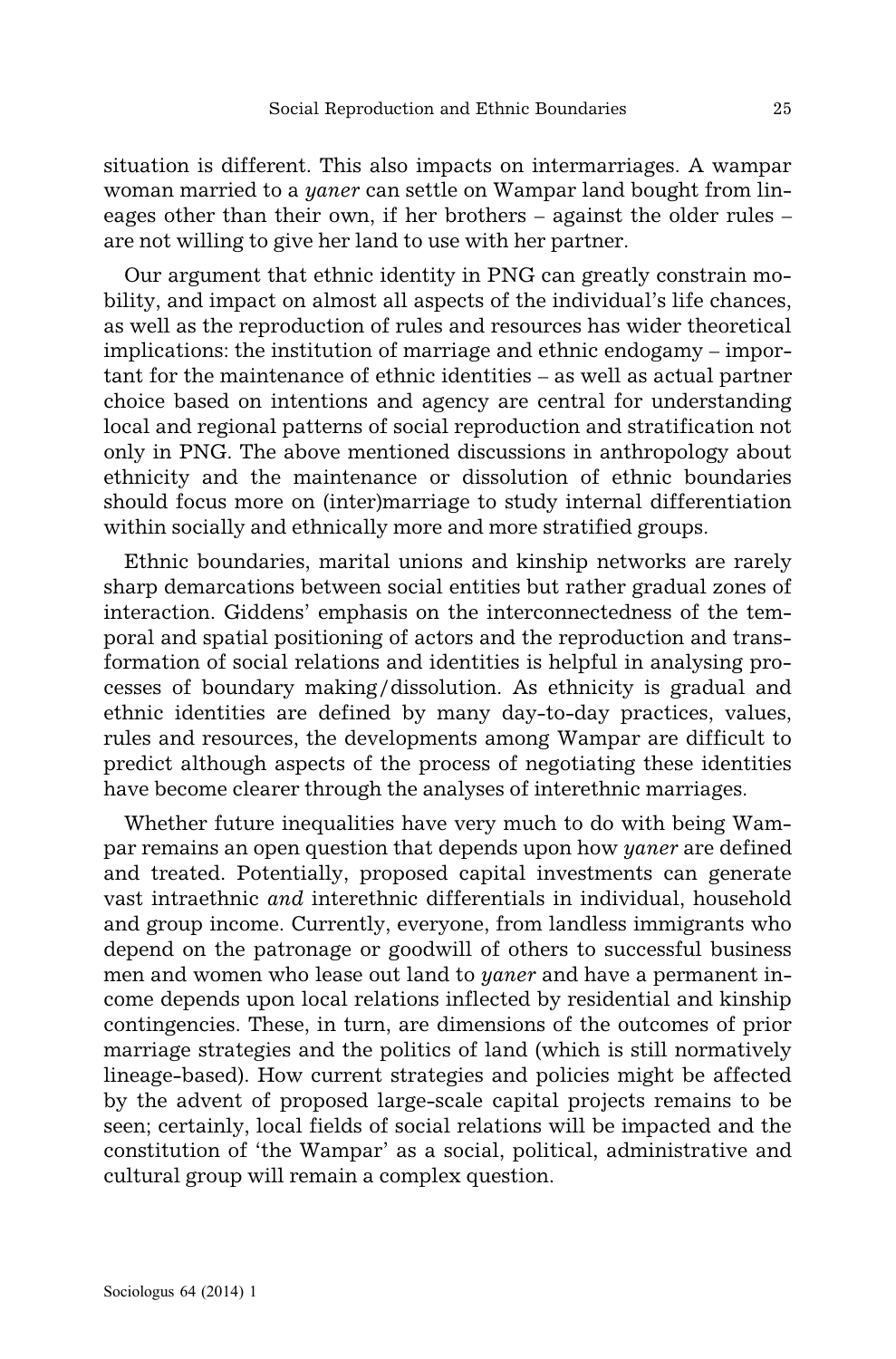## **References**

- Bacalzo, Doris 2011. Processes of Becoming: Transcultural Socialization and Childhood among the Wampar. *Tsantsa,* 16, pp. 154–158.
- 2012. Transformations in Kinship, Land Rights and Social Boundaries among the Wampar in Papua New Guinea and the Generative Agency of Children of Interethnic Marriages. *Childhood*, 19 (3), pp. 332–345.
- Bacalzo, Doris, Beer, Bettina and Schwörer, Tobias, in press. Mining Narratives, the Revival of "Clans" and Other Changes in Wampar Social Imaginaries: a Case Study from Papua New Guinea. Special issue on "Narratives of Mining in the Pacific" of *Le Journal de la Société des Océanistes*.
- Bainton, Nicholas A. 2009. Keeping the Network out of View: Mining, Distinctions and Exclusion in Melanesia. *Oceania*, 79 (1), pp. 18–33.
- Ballard, Chris and Banks, Glenn 2003. Resource wars: The anthropology of mining. *Annual Review of Anthropology*, 32, pp. 287 –313.
- Barker, John 1996. Village Inventions: Historical Variations Upon a Regional Theme in Uiaku, Papua New Guinea. *Oceania* 66 (3), pp. 211–229.
- Beer, Bettina 2006a. Stonhet and Yelotop: Body Images, Physical Markers and Definitions of Ethnic Boundaries in Papua New Guinea. *Anthropological Forum*, 16 (2), pp. 105–122.
- 2006b. Interethnic Marriages: Changing Rules and Shifting Boundaries among the Wampar of Papua New Guinea. In: Barbara Waldis and Reginald Byron, eds. *Migration and Marriage. Heterogamy and Homogamy in a Changing World.* Münster: Lit, pp. 20–39.
- 2008. Buying Betel and Selling Sex: Contested Boundaries, Risk Milieus, and Discourses about HIV/AIDS in the Markham Valley, Papua New Guinea. In: Leslie Butt and Richard Eves, eds. *Making Sense of AIDS: Culture, Sexuality, and Power in Melanesia*. Honolulu: University of Hawai'i Press, pp. 97 –115.
- 2010. Interethnische Beziehungen und Transkulturelle Verwandtschaft. In: Edmute Alber, Bettina Beer, Julia Pauli and Michael Schnegg, eds. *Verwandtschaft Heute: Positionen, Ergebnisse und Perspektiven.* Berlin: Reimer, pp. 145–171.
- 2012. "Afaro ich verbinde". Zur Herstellung transethnischer verwandtschaftlicher Netzwerke am Beispiel der Wampar (Papua New Guinea). In: Markus Gamper, Linda Reschke and Michael Schönhuth, eds. *Knoten und Kanten 2.0. Soziale Netzwerkanalyse in Medienforschung und Anthropologie.* Bielefeld: Transcript, pp. 285–310.
- in press. Cross-sex siblingship and marriage: Transformations of kinship relations among the Wampar, Papua New Guinea. *Anthropologica*.
- Buss, David M. 1989. Sex differences in human mate preferences: Evolutionary hypotheses tested in 37 cultures. *Behavioral and Brain Sciences*, 12, pp. 1 –49.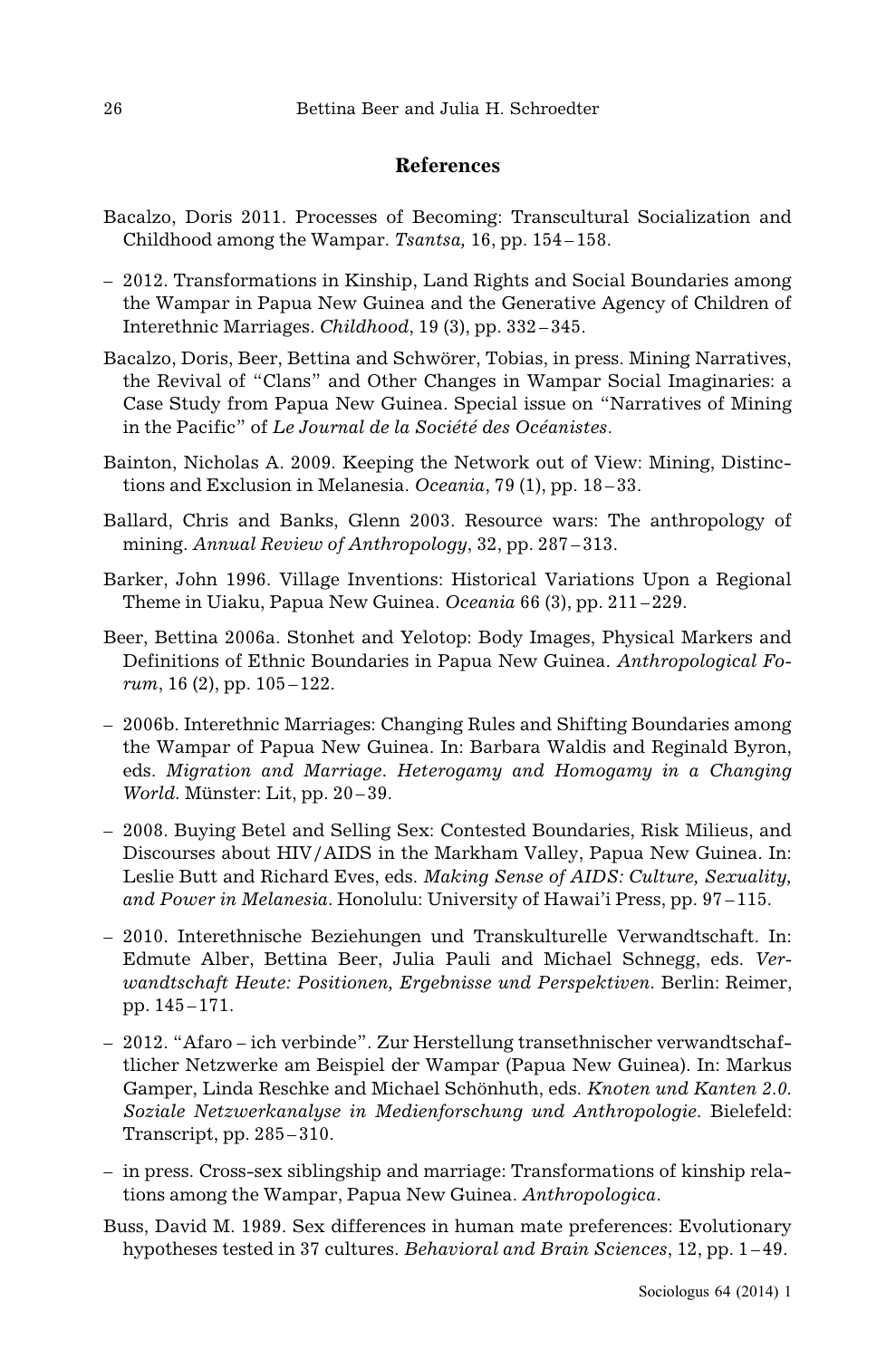- Buss, David M. and Angleitner, Alois 1989. Mate selection preferences in Germany and the United States. *Personality and Individual Differences*, 10, pp. 1269–1280.
- Buss, David M., Shackelford, Todd K., Kirkpatrick, Lee A. and Larsen, Randy J. 2001. A half century of mate preferences: The cultural evolution of values. *Journal of Marriage and Family*, 63, pp. 491 –503.
- Buunk, Bram P., Dijkstra, Pieternel, Kenrick, Douglas T. and Warntjes, Astrid 2001. Age preferences for mates as related to gender, own age, and involvement level. *Evolution & Human Behavior*, 22 (4), pp. 241 –250.
- Feingold, Alan 1990. Gender differences in effects of physical attractiveness on romantic attraction: A comparison across five research paradigms. *Journal of Personality and Social Psychology*, 59 (5), pp. 981 –993.
- Fischer, Hans 1975. *Gabsongkeg '71: Verwandtschaft, Siedlung und Landbesitz in einem Dorf in Neuguinea.* München: Renner.
- 1992. *Weisse und Wilde. Erste Kontakte und Anfänge der Mission*. Berlin: Reimer.
- 1997. Zensusaufnahmen Das Beispiel Gabsongkeg. In: Walter Schulze, Hans Fischer and Hartmut Lang, eds. *Geburt und Tod: Ethnodemographische Probleme, Methoden und Ergebnisse.* Berlin: Reimer, pp. 37–91.
- 2013. Woher wir kamen: Moderne Elemente zur Herkunftsgeschichte der Wampar, Papua-Neuguinea. *Sociologus*, 63 (1–2), pp. 125–145.
- (ed) 1978. *Wampar. Berichte über die alte Kultur eines Stammes in Papua New Guinea.* Bremen: Übersee-Museum Bremen.
- Franzen, Axel and Hartmann, Josef 2001. Die Partnerwahl zwischen Wunsch und Wirklichkeit: Eine empirische Studie zum Austausch von physischer Attraktivität und sozialem Status. In: Thomas Klein, ed. *Partnerwahl und Heiratsmuster. Sozialstrukturelle Voraussetzungen der Liebe.* Opladen: Leske + Budrich, pp. 183–206.
- Giddens, Anthony 2007. *The Constitution of Society, Outline of the Theory of Structuration,* Cambridge: Polity Press. Kindle edition.
- Gilberthorpe, Emma 2013. Community development in Ok Tedi, Papua New Guinea: The role of anthropology in the extractive industries. *Community Development Journal*, 48 (3), pp. 466 –483.
- Golub, Alex 2014. *Leviathans at the gold mine. Creating inidgenous and corporate actors in Papua New Guinea*. Durham, London: Duke Press.
- Guddemi, Philip 1997. Continuities, contexts, complexities, and transformations: Local land concepts of a Sepik people affected by mining exploration. *Anthropological Forum*, 7 (4), pp. 629 –648.
- Jenkins, Richard 2008. *Rethinking Ethnicity*. (2nd edition). London, Thousand Oaks, New Delhi, Singapore: Sage.
- Kramp, Rita 1999. *Familienplanung in Gabensis: Fertilitätswandel aus Ethnographischer Sicht.* Berlin: Reimer.